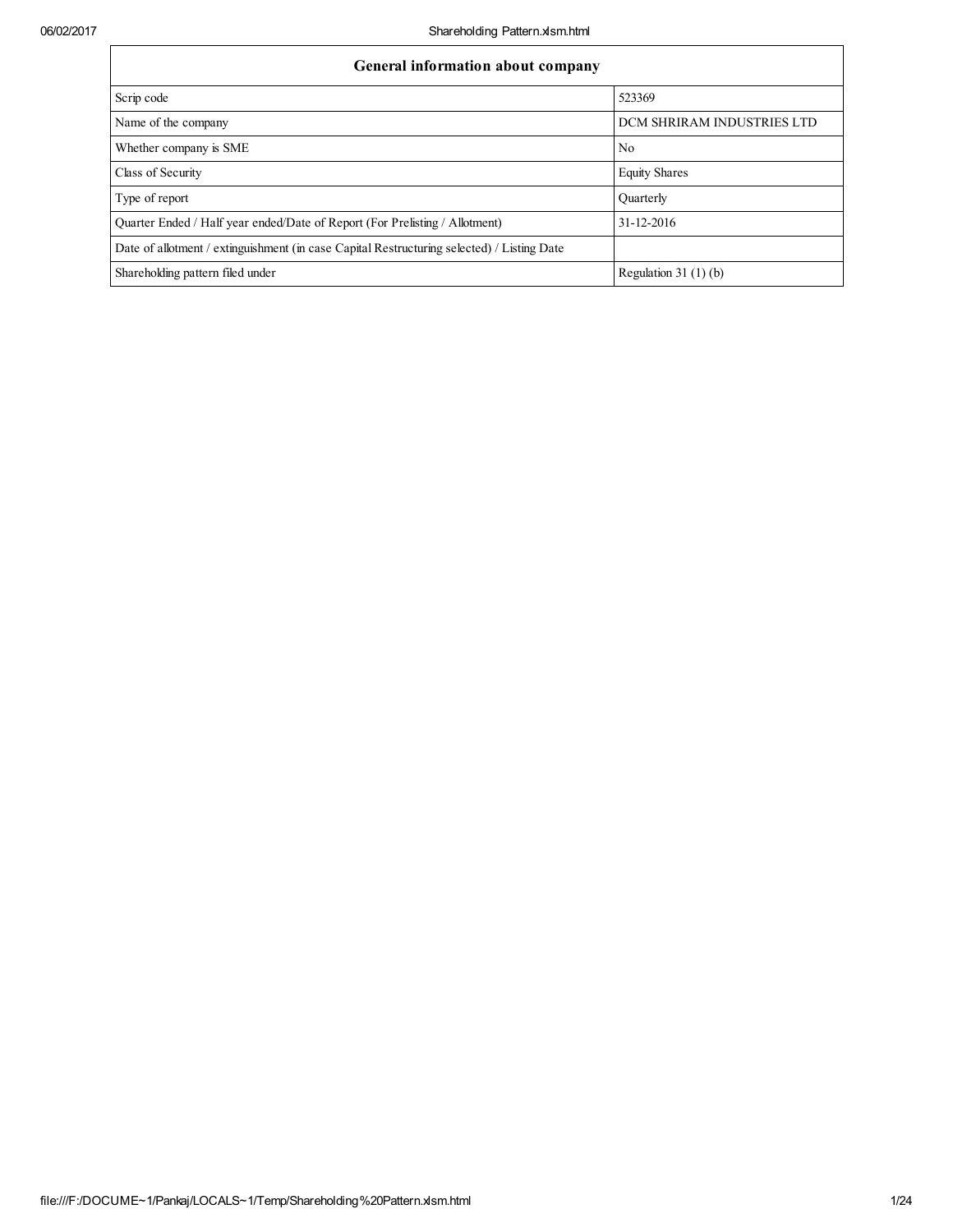| Sr. No.        | Particular                                                                             | Yes/No |
|----------------|----------------------------------------------------------------------------------------|--------|
|                | Whether the Listed Entity has issued any partly paid up shares?                        | No.    |
| $\overline{2}$ | Whether the Listed Entity has issued any Convertible Securities?                       | No.    |
| $\overline{3}$ | Whether the Listed Entity has issued any Warrants?                                     | No.    |
| $\overline{4}$ | Whether the Listed Entity has any shares against which depository receipts are issued? | No.    |
| $\overline{5}$ | Whether the Listed Entity has any shares in locked-in?                                 | No.    |
| 6              | Whether any shares held by promoters are pledge or otherwise encumbered?               | No.    |
| 7              | Whether company has equity shares with differential voting rights?                     | No.    |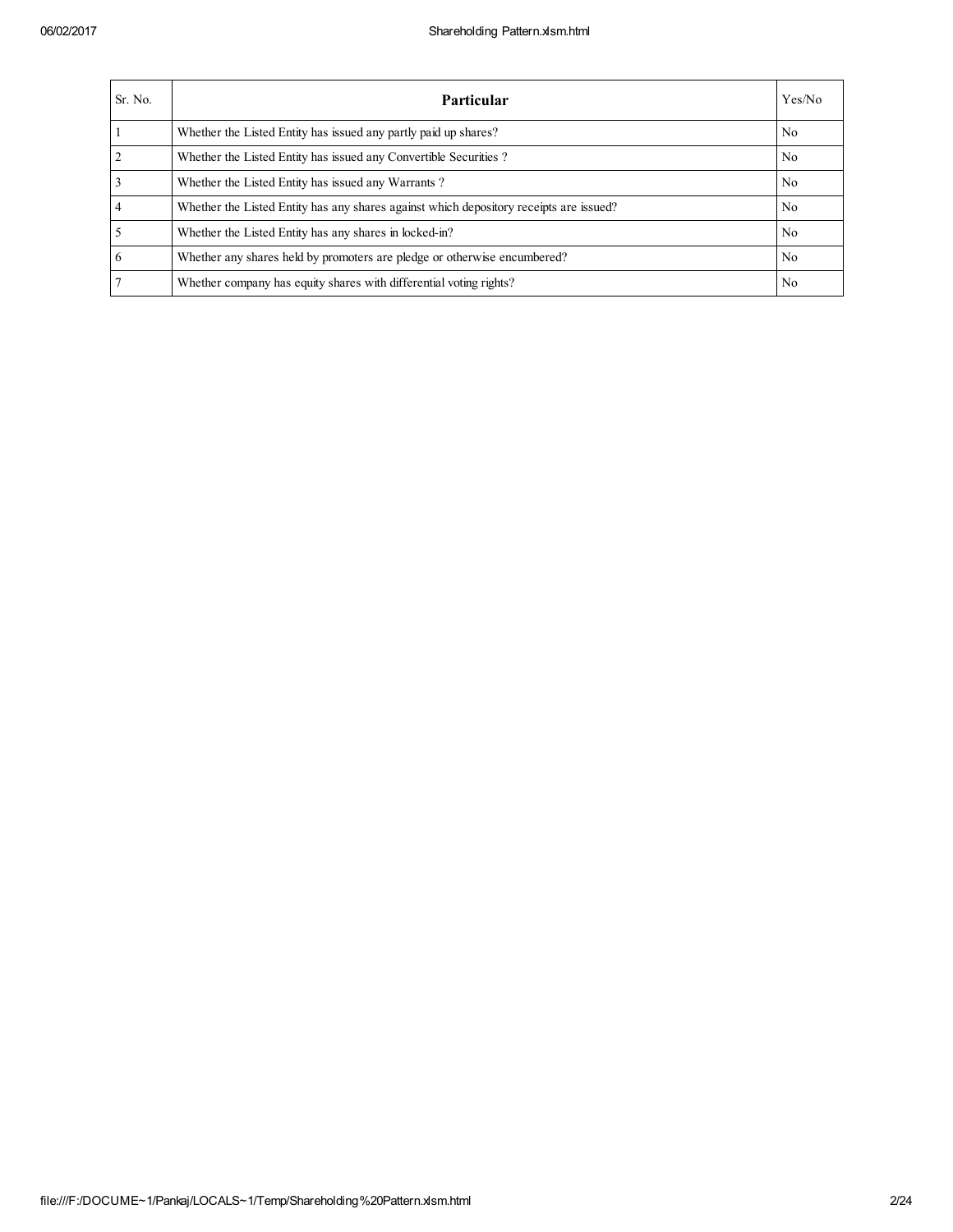| Table 1 - Summary Statement holding of specified securities |                                           |                                                                                                                    |                                      |                             |                          |                      |                                        |                                                                  |                           |          |          |  |
|-------------------------------------------------------------|-------------------------------------------|--------------------------------------------------------------------------------------------------------------------|--------------------------------------|-----------------------------|--------------------------|----------------------|----------------------------------------|------------------------------------------------------------------|---------------------------|----------|----------|--|
|                                                             | Category                                  | Nos. Of                                                                                                            | No. of<br>fully paid                 | No. Of<br>Partly<br>paid-up | No. Of<br>shares         | Total nos.<br>shares | Shareholding as a<br>% of total no. of | Number of Voting Rights held in each<br>class of securities (IX) |                           |          |          |  |
| Category<br>(I)                                             | of<br>shareholder                         | shareholders                                                                                                       | up equity                            | equity                      | underlying<br>Depository | held (VII)           | shares (calculated<br>as per SCRR,     |                                                                  | No of Voting (XIV) Rights |          | Total as |  |
|                                                             | (II)                                      | shares<br>shares<br>$= (IV) +$<br>(III)<br>Receipts<br>held<br>$\text{held (IV)}$<br>$(V)$ + $(VI)$<br>(VI)<br>(V) | 1957) (VIII) As a<br>% of $(A+B+C2)$ | Class eg:<br>$\mathbf{X}$   | Class<br>eg:y            | Total                | $a\%$ of<br>$(A+B+C)$                  |                                                                  |                           |          |          |  |
| (A)                                                         | Promoter<br>&<br>Promoter<br>Group        | 23                                                                                                                 | 7745383                              |                             |                          | 7745383              | 44.52                                  | 7745383                                                          |                           | 7745383  | 44.52    |  |
| (B)                                                         | Public                                    | 78539                                                                                                              | 9653054                              |                             |                          | 9653054              | 55.48                                  | 9653054                                                          |                           | 9653054  | 55.48    |  |
| (C)                                                         | Non<br>Promoter-<br>Non Public            |                                                                                                                    |                                      |                             |                          |                      |                                        |                                                                  |                           |          |          |  |
| (C1)                                                        | <b>Shares</b><br>underlying<br><b>DRs</b> |                                                                                                                    |                                      |                             |                          |                      |                                        |                                                                  |                           |          |          |  |
| (C2)                                                        | Shares held<br>by<br>Employee<br>Trusts   |                                                                                                                    |                                      |                             |                          |                      |                                        |                                                                  |                           |          |          |  |
|                                                             | Total                                     | 78562                                                                                                              | 17398437                             |                             |                          | 17398437             | 100                                    | 17398437                                                         |                           | 17398437 | 100      |  |

| Table I - Summary Statement holding of specified securities |  |  |  |
|-------------------------------------------------------------|--|--|--|
|                                                             |  |  |  |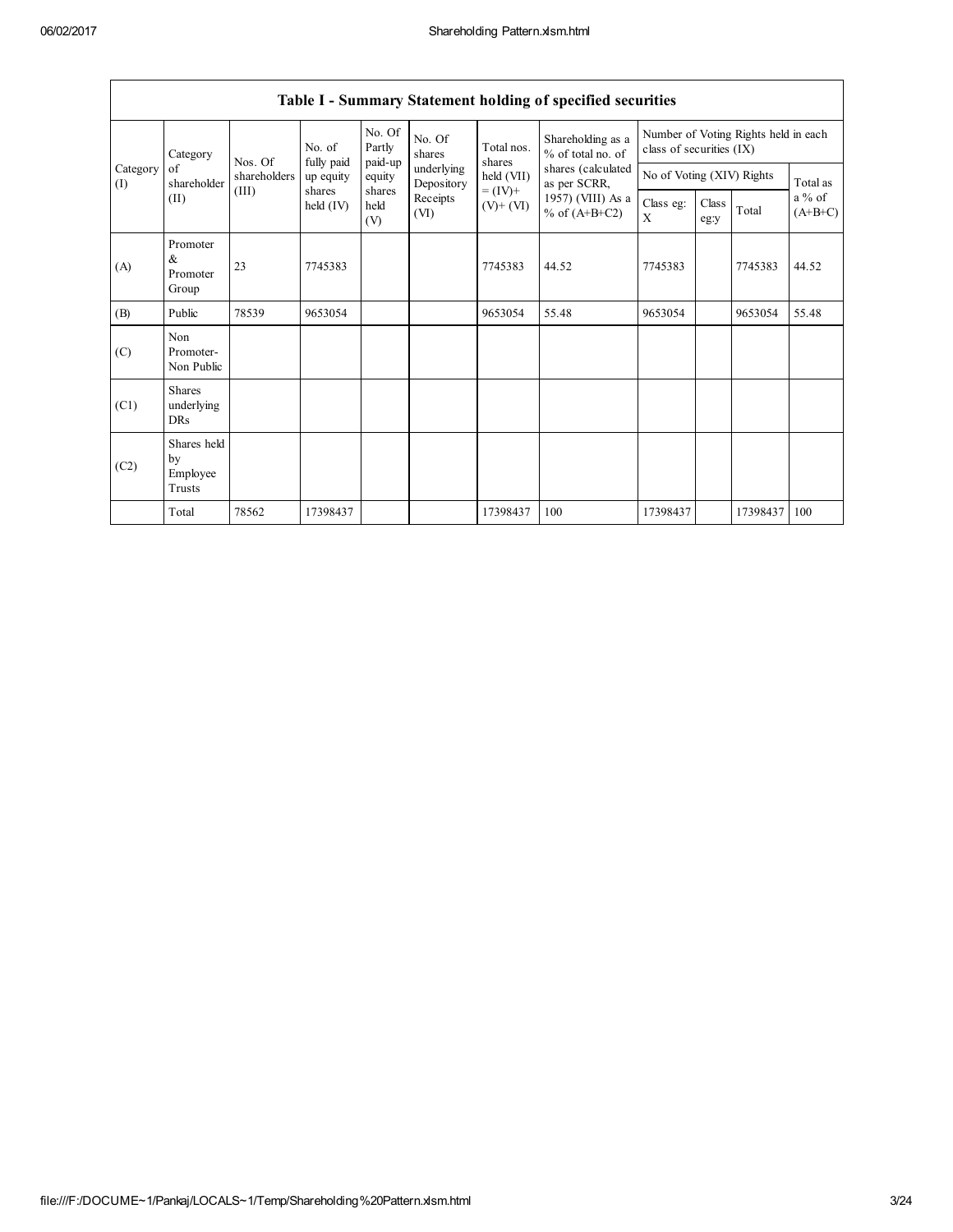|                | Table I - Summary Statement holding of specified securities |                                                 |                                                                                                                                                                                |                                                                                 |                                        |                                                         |                                                                               |                                                         |                                       |          |  |  |  |
|----------------|-------------------------------------------------------------|-------------------------------------------------|--------------------------------------------------------------------------------------------------------------------------------------------------------------------------------|---------------------------------------------------------------------------------|----------------------------------------|---------------------------------------------------------|-------------------------------------------------------------------------------|---------------------------------------------------------|---------------------------------------|----------|--|--|--|
| Category<br>of | No. Of<br><b>Shares</b><br>Category<br>Underlying           | No. of<br><b>Shares</b><br>Underlying           | No. Of Shares<br>Underlying<br>Outstanding<br>convertible                                                                                                                      | Shareholding, as a %<br>assuming full conversion<br>of convertible securities ( | Number of<br>Locked in<br>shares (XII) |                                                         | Number of<br><b>Shares</b><br>pledged or<br>otherwise<br>encumbered<br>(XIII) |                                                         | Number of<br>equity shares<br>held in |          |  |  |  |
| (1)            | shareholder<br>(II)                                         | Outstanding<br>convertible<br>securities<br>(X) | as a percentage of diluted<br>securities and<br>Outstanding<br>share capital) (XI)=<br>Warrants<br>No. Of<br>(VII)+(X) As a % of<br>(Xi)<br>Warrants (Xi)<br>$(A+B+C2)$<br>(a) |                                                                                 | N <sub>0</sub><br>(a)                  | As a<br>$%$ of<br>total<br><b>Shares</b><br>held<br>(b) | No.<br>(a)                                                                    | As a<br>$%$ of<br>total<br><b>Shares</b><br>held<br>(b) | dematerialized<br>form $(XIV)$        |          |  |  |  |
| (A)            | Promoter<br>$\&$<br>Promoter<br>Group                       |                                                 |                                                                                                                                                                                |                                                                                 | 44.52                                  |                                                         |                                                                               |                                                         |                                       | 7745383  |  |  |  |
| (B)            | Public                                                      |                                                 |                                                                                                                                                                                |                                                                                 | 55.48                                  |                                                         |                                                                               |                                                         |                                       | 8697578  |  |  |  |
| (C)            | Non<br>Promoter-<br>Non Public                              |                                                 |                                                                                                                                                                                |                                                                                 |                                        |                                                         |                                                                               |                                                         |                                       |          |  |  |  |
| (C1)           | <b>Shares</b><br>underlying<br><b>DRs</b>                   |                                                 |                                                                                                                                                                                |                                                                                 |                                        |                                                         |                                                                               |                                                         |                                       |          |  |  |  |
| (C2)           | Shares held<br>by<br>Employee<br>Trusts                     |                                                 |                                                                                                                                                                                |                                                                                 |                                        |                                                         |                                                                               |                                                         |                                       |          |  |  |  |
|                | Total                                                       |                                                 |                                                                                                                                                                                |                                                                                 | 100                                    |                                                         |                                                                               |                                                         |                                       | 16442961 |  |  |  |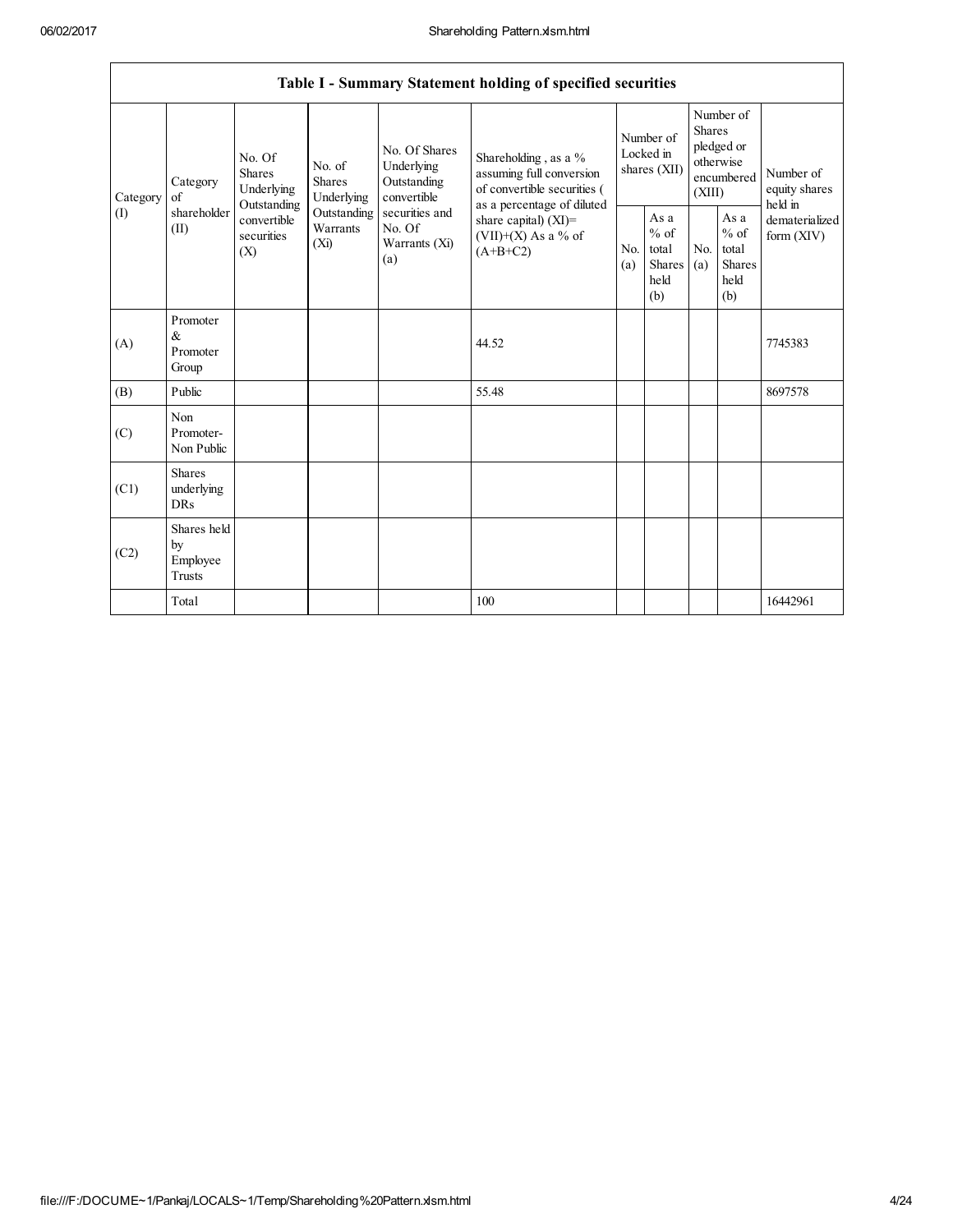$\Gamma$ 

|                                                                                                |                                                                                                                     |                                  |                                             | No.<br>Of                       | No. Of                                         | Total                                      | Shareholding<br>as a % of<br>total no. of |                           | Number of Voting Rights held in<br>each class of securities (IX) |         |                           |  |
|------------------------------------------------------------------------------------------------|---------------------------------------------------------------------------------------------------------------------|----------------------------------|---------------------------------------------|---------------------------------|------------------------------------------------|--------------------------------------------|-------------------------------------------|---------------------------|------------------------------------------------------------------|---------|---------------------------|--|
| Sr.                                                                                            | Category $\&$<br>Name of the<br>Shareholders (I)                                                                    | Nos. Of<br>shareholders<br>(III) | No. of<br>fully paid<br>up equity<br>shares | Partly<br>paid-<br>up<br>equity | shares<br>underlying<br>Depository<br>Receipts | nos.<br>shares<br>held (VII)<br>$= (IV) +$ | shares<br>(calculated as<br>per SCRR,     | No of Voting (XIV) Rights |                                                                  |         | Total<br>as a<br>$\%$ of  |  |
|                                                                                                |                                                                                                                     |                                  | held $(IV)$                                 | shares<br>held<br>(V)           | (VI)                                           | $(V)$ + $(VI)$                             | 1957) (VIII)<br>As a % of<br>$(A+B+C2)$   | Class eg:<br>$\mathbf X$  | Class<br>eg:y                                                    | Total   | Total<br>Voting<br>rights |  |
| A                                                                                              | Table II - Statement showing shareholding pattern of the Promoter and Promoter Group                                |                                  |                                             |                                 |                                                |                                            |                                           |                           |                                                                  |         |                           |  |
| (1)                                                                                            | Indian                                                                                                              |                                  |                                             |                                 |                                                |                                            |                                           |                           |                                                                  |         |                           |  |
| (a)                                                                                            | Individuals/Hindu<br>undivided Family                                                                               | 11                               | 140800                                      |                                 |                                                | 140800                                     | 0.81                                      | 140800                    |                                                                  | 140800  | 0.81                      |  |
| Sub-Total<br>(A)(1)                                                                            |                                                                                                                     | 11                               | 140800                                      |                                 |                                                | 140800                                     | 0.81                                      | 140800                    |                                                                  | 140800  | 0.81                      |  |
| (2)                                                                                            | Foreign                                                                                                             |                                  |                                             |                                 |                                                |                                            |                                           |                           |                                                                  |         |                           |  |
| (e)                                                                                            | Any Other<br>(specify)                                                                                              | 12                               | 7604583                                     |                                 |                                                | 7604583                                    | 43.71                                     | 7604583                   |                                                                  | 7604583 | 43.71                     |  |
| Sub-Total<br>(A)(2)                                                                            |                                                                                                                     | $12\,$                           | 7604583                                     |                                 |                                                | 7604583                                    | 43.71                                     | 7604583                   |                                                                  | 7604583 | 43.71                     |  |
| Total<br>Shareholding<br>of Promoter<br>and<br>Promoter<br>Group $(A)=$<br>$(A)(1)+(A)$<br>(2) |                                                                                                                     | 23                               | 7745383                                     |                                 |                                                | 7745383                                    | 44.52                                     | 7745383                   |                                                                  | 7745383 | 44.52                     |  |
| B                                                                                              | Table III - Statement showing shareholding pattern of the Public shareholder                                        |                                  |                                             |                                 |                                                |                                            |                                           |                           |                                                                  |         |                           |  |
| (1)                                                                                            | Institutions                                                                                                        |                                  |                                             |                                 |                                                |                                            |                                           |                           |                                                                  |         |                           |  |
| (a)                                                                                            | Mutual Funds                                                                                                        | 13                               | 2103                                        |                                 |                                                | 2103                                       | 0.01                                      | 2103                      |                                                                  | 2103    | $0.01\,$                  |  |
| (f)                                                                                            | Financial<br>Institutions/<br>Banks                                                                                 | 37                               | 6585                                        |                                 |                                                | 6585                                       | 0.04                                      | 6585                      |                                                                  | 6585    | 0.04                      |  |
| (g)                                                                                            | Insurance<br>Companies                                                                                              | 1                                | 1331259                                     |                                 |                                                | 1331259                                    | 7.65                                      | 1331259                   |                                                                  | 1331259 | 7.65                      |  |
| Sub-Total<br>(B)(1)                                                                            |                                                                                                                     | 51                               | 1339947                                     |                                 |                                                | 1339947                                    | 7.7                                       | 1339947                   |                                                                  | 1339947 | 7.7                       |  |
| (3)                                                                                            | Non-institutions                                                                                                    |                                  |                                             |                                 |                                                |                                            |                                           |                           |                                                                  |         |                           |  |
| (a(i))                                                                                         | Individuals -<br>i.Individual<br>shareholders<br>holding nominal<br>share capital up<br>to Rs. 2 lakhs.             | 76374                            | 2547160                                     |                                 |                                                | 2547160                                    | 14.64                                     | 2547160                   |                                                                  | 2547160 | 14.64                     |  |
| (a(ii))                                                                                        | Individuals - ii.<br>Individual<br>shareholders<br>holding nominal<br>share capital in<br>excess of Rs. 2<br>lakhs. | $\overline{4}$                   | 142273                                      |                                 |                                                | 142273                                     | 0.82                                      | 142273                    |                                                                  | 142273  | 0.82                      |  |
| (b)                                                                                            | NBFCs registered<br>with RBI                                                                                        |                                  | 4253664                                     |                                 |                                                | 4253664                                    | 24.45                                     | 4253664                   |                                                                  | 4253664 | 24.45                     |  |
| (e)                                                                                            | Any Other<br>(specify)                                                                                              | 2109                             | 1370010                                     |                                 |                                                | 1370010                                    | 7.87                                      | 1370010                   |                                                                  | 1370010 | 7.87                      |  |
| Sub-Total<br>(B)(3)                                                                            |                                                                                                                     | 78488                            | 8313107                                     |                                 |                                                | 8313107                                    | 47.78                                     | 8313107                   |                                                                  | 8313107 | 47.78                     |  |

٦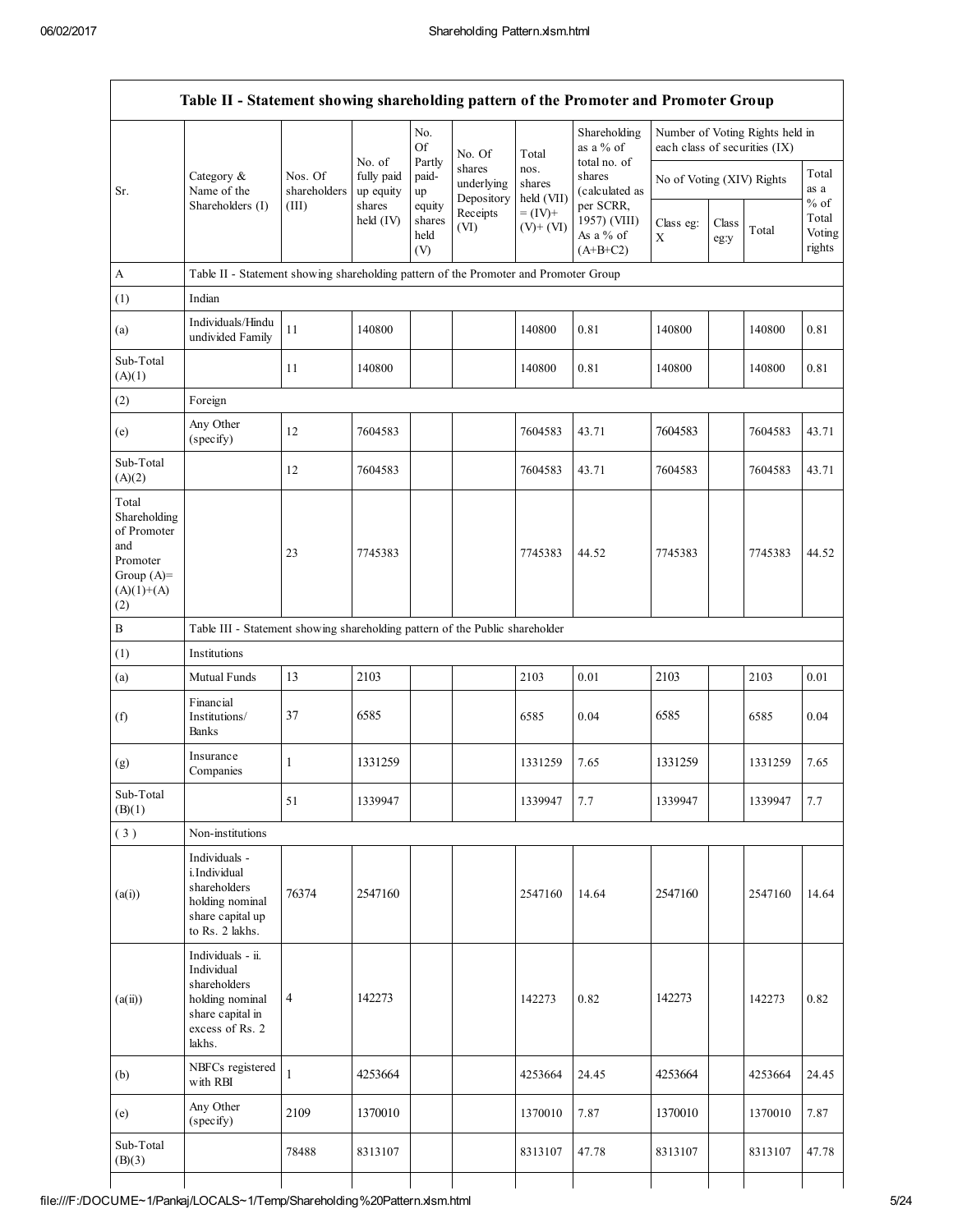| <b>Total Public</b><br>Shareholding<br>$(B)=(B)(1)+$<br>$(B)(2)+(B)$<br>(3) | 78539                                                                                         | 9653054  |  |  | 9653054  | 55.48 | 9653054  |  | 9653054  | 55.48      |
|-----------------------------------------------------------------------------|-----------------------------------------------------------------------------------------------|----------|--|--|----------|-------|----------|--|----------|------------|
|                                                                             | Table IV - Statement showing shareholding pattern of the Non Promoter- Non Public shareholder |          |  |  |          |       |          |  |          |            |
| Total (<br>$A+B+C2$ )                                                       | 78562                                                                                         | 17398437 |  |  | 17398437 | 100   | 17398437 |  | 17398437 | 100        |
| Total<br>$(A+B+C)$                                                          | 78562                                                                                         | 17398437 |  |  | 17398437 | 100   | 17398437 |  | 17398437 | <b>100</b> |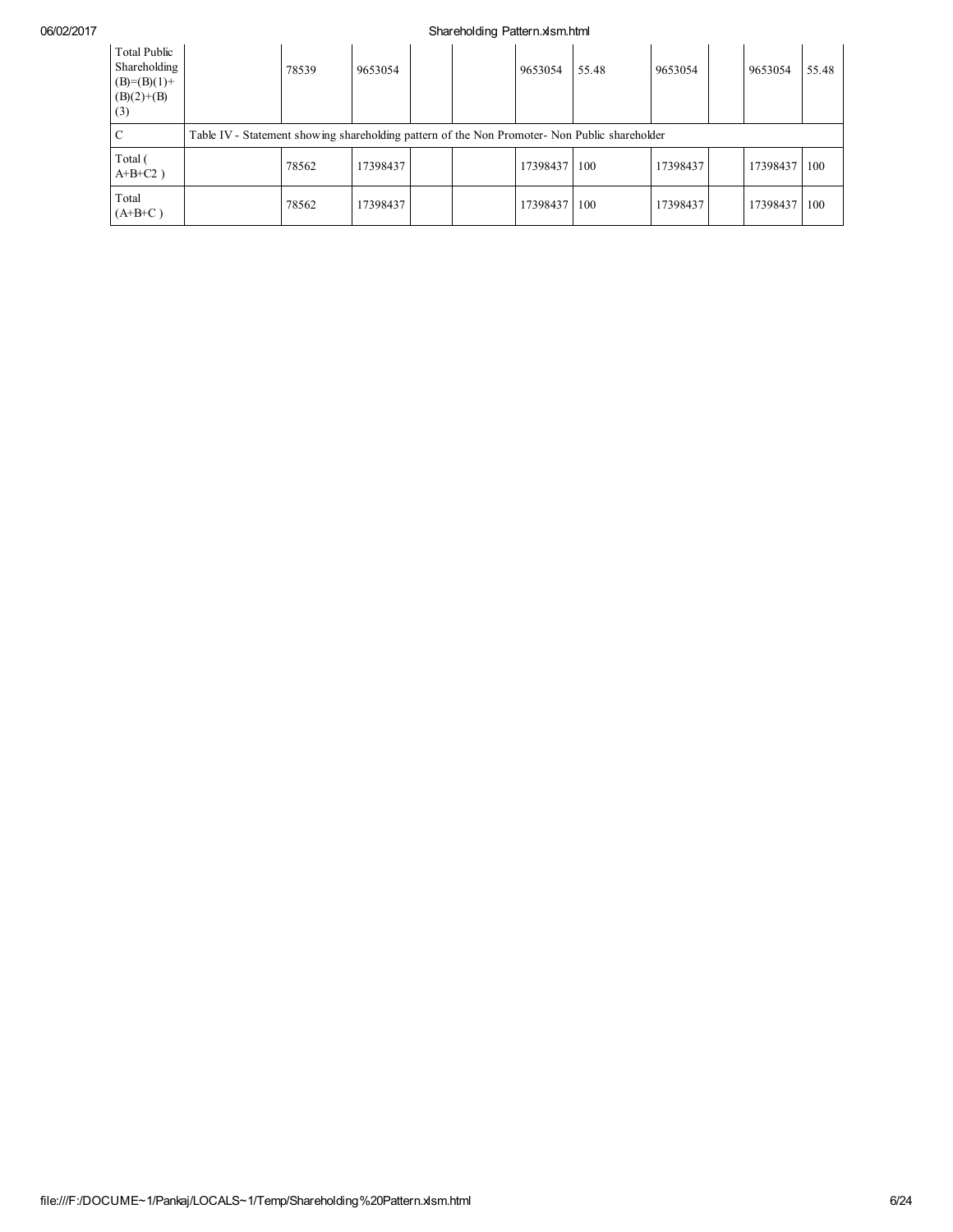|                                                                                         |                                                |                                                                                                                                                                           |                                                           | Table II - Statement showing shareholding pattern of the Promoter and Promoter Group          |                                                  |                                        |                                                            |                                                    |                                       |
|-----------------------------------------------------------------------------------------|------------------------------------------------|---------------------------------------------------------------------------------------------------------------------------------------------------------------------------|-----------------------------------------------------------|-----------------------------------------------------------------------------------------------|--------------------------------------------------|----------------------------------------|------------------------------------------------------------|----------------------------------------------------|---------------------------------------|
| Sr.                                                                                     | No. Of<br><b>Shares</b><br>Underlying          | No. of<br><b>Shares</b><br>Underlying                                                                                                                                     | No. Of Shares<br>Underlying<br>Outstanding<br>convertible | Shareholding, as a %<br>assuming full conversion of<br>convertible securities (as a           |                                                  | Number of<br>Locked in<br>shares (XII) | <b>Shares</b><br>(XIII)                                    | Number of<br>pledged or<br>otherwise<br>encumbered | Number of<br>equity shares<br>held in |
|                                                                                         | Outstanding<br>convertible<br>securities $(X)$ | Outstanding<br>percentage of diluted share<br>securities and No.<br>Warrants<br>capital) $(XI) = (VII)+(X) As a$<br>Of Warrants (Xi)<br>% of $(A+B+C2)$<br>$(X_i)$<br>(a) |                                                           | No.<br>(a)                                                                                    | As a<br>$%$ of<br>total<br>Shares<br>held<br>(b) | No.<br>(a)                             | As $\mathbf a$<br>$%$ of<br>total<br>Shares<br>held<br>(b) | dematerialized<br>form (XIV)                       |                                       |
| A                                                                                       |                                                |                                                                                                                                                                           |                                                           | Table II - Statement showing shareholding pattern of the Promoter and Promoter Group          |                                                  |                                        |                                                            |                                                    |                                       |
| (1)                                                                                     | Indian                                         |                                                                                                                                                                           |                                                           |                                                                                               |                                                  |                                        |                                                            |                                                    |                                       |
| (a)                                                                                     |                                                |                                                                                                                                                                           |                                                           | 0.81                                                                                          |                                                  |                                        |                                                            |                                                    | 140800                                |
| Sub-Total (A)<br>(1)                                                                    |                                                |                                                                                                                                                                           |                                                           | 0.81                                                                                          |                                                  |                                        |                                                            |                                                    | 140800                                |
| (2)                                                                                     | Foreign                                        |                                                                                                                                                                           |                                                           |                                                                                               |                                                  |                                        |                                                            |                                                    |                                       |
| (e)                                                                                     |                                                |                                                                                                                                                                           |                                                           | 43.71                                                                                         |                                                  |                                        |                                                            |                                                    | 7604583                               |
| Sub-Total (A)<br>(2)                                                                    |                                                |                                                                                                                                                                           |                                                           | 43.71                                                                                         |                                                  |                                        |                                                            |                                                    | 7604583                               |
| Total<br>Shareholding<br>of Promoter<br>and Promoter<br>Group $(A)=$<br>$(A)(1)+(A)(2)$ |                                                |                                                                                                                                                                           |                                                           | 44.52                                                                                         |                                                  |                                        |                                                            |                                                    | 7745383                               |
| B                                                                                       |                                                |                                                                                                                                                                           |                                                           | Table III - Statement showing shareholding pattern of the Public shareholder                  |                                                  |                                        |                                                            |                                                    |                                       |
| (1)                                                                                     | Institutions                                   |                                                                                                                                                                           |                                                           |                                                                                               |                                                  |                                        |                                                            |                                                    |                                       |
| (a)                                                                                     |                                                |                                                                                                                                                                           |                                                           | 0.01                                                                                          |                                                  |                                        |                                                            |                                                    | 101                                   |
| (f)                                                                                     |                                                |                                                                                                                                                                           |                                                           | 0.04                                                                                          |                                                  |                                        |                                                            |                                                    | 1850                                  |
| (g)                                                                                     |                                                |                                                                                                                                                                           |                                                           | 7.65                                                                                          |                                                  |                                        |                                                            |                                                    | 1331259                               |
| Sub-Total (B)<br>(1)                                                                    |                                                |                                                                                                                                                                           |                                                           | 7.7                                                                                           |                                                  |                                        |                                                            |                                                    | 1333210                               |
| (3)                                                                                     | Non-institutions                               |                                                                                                                                                                           |                                                           |                                                                                               |                                                  |                                        |                                                            |                                                    |                                       |
| (a(i))                                                                                  |                                                |                                                                                                                                                                           |                                                           | 14.64                                                                                         |                                                  |                                        |                                                            |                                                    | 1641428                               |
| (a(ii))                                                                                 |                                                |                                                                                                                                                                           |                                                           | 0.82                                                                                          |                                                  |                                        |                                                            |                                                    | 142273                                |
| (b)                                                                                     |                                                |                                                                                                                                                                           |                                                           | 24.45                                                                                         |                                                  |                                        |                                                            |                                                    | 4253664                               |
| (e)                                                                                     |                                                |                                                                                                                                                                           |                                                           | 7.87                                                                                          |                                                  |                                        |                                                            |                                                    | 1327003                               |
| Sub-Total (B)<br>(3)                                                                    |                                                |                                                                                                                                                                           |                                                           | 47.78                                                                                         |                                                  |                                        |                                                            |                                                    | 7364368                               |
| <b>Total Public</b><br>Shareholding<br>$(B)= (B)(1) +$<br>$(B)(2)+(B)(3)$               |                                                |                                                                                                                                                                           |                                                           | 55.48                                                                                         |                                                  |                                        |                                                            |                                                    | 8697578                               |
| $\mathbf C$                                                                             |                                                |                                                                                                                                                                           |                                                           | Table IV - Statement showing shareholding pattern of the Non Promoter- Non Public shareholder |                                                  |                                        |                                                            |                                                    |                                       |
| Total (<br>$A+B+C2$ )                                                                   |                                                |                                                                                                                                                                           |                                                           | 100                                                                                           |                                                  |                                        |                                                            |                                                    | 16442961                              |
| Total (A+B+C                                                                            |                                                |                                                                                                                                                                           |                                                           | 100                                                                                           |                                                  |                                        |                                                            |                                                    | 16442961                              |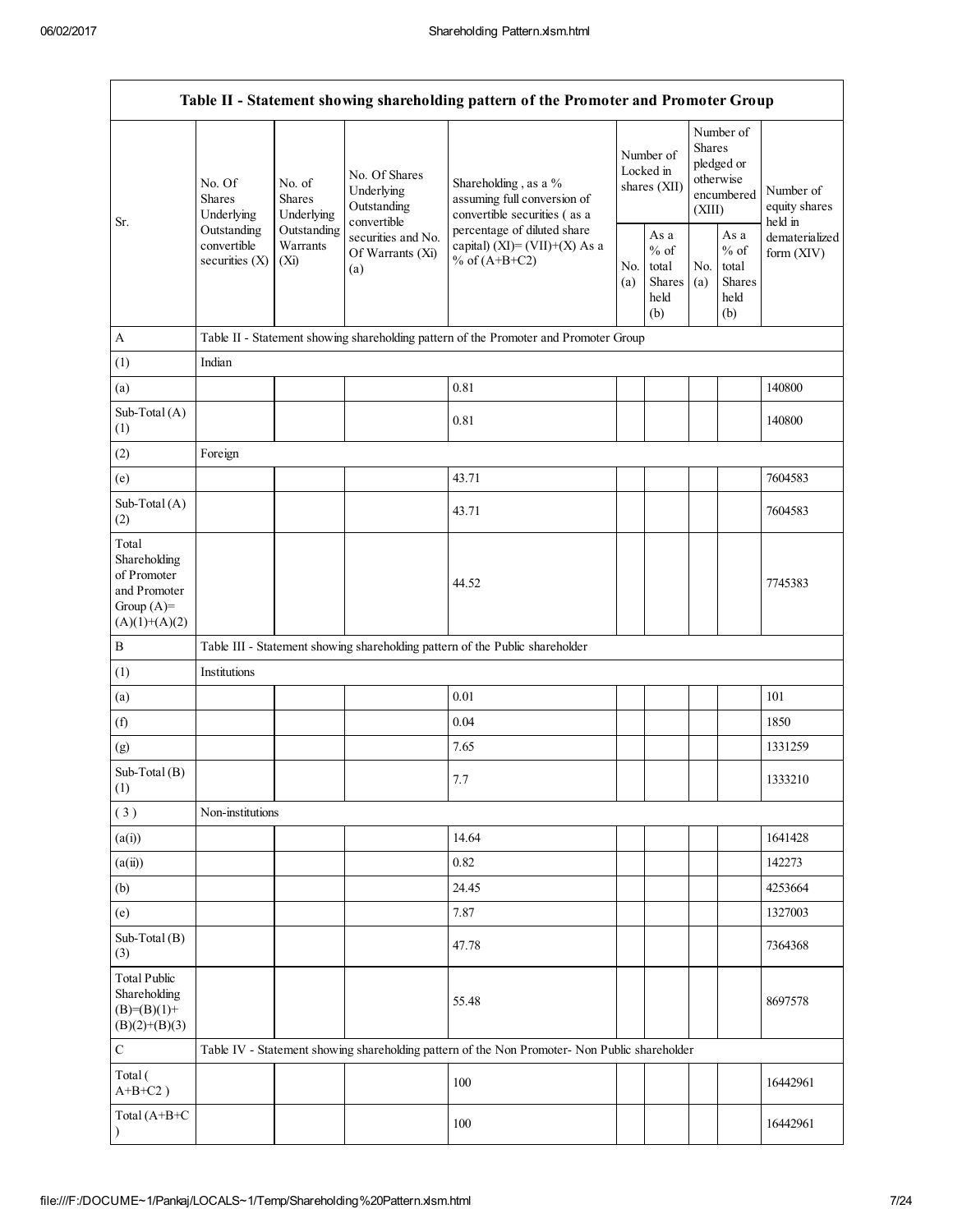| Individuals/Hindu undivided Family                                                                                                                                                          |                                                               |                                             |                   |                                     |                                   |                           |                                |  |  |  |  |
|---------------------------------------------------------------------------------------------------------------------------------------------------------------------------------------------|---------------------------------------------------------------|---------------------------------------------|-------------------|-------------------------------------|-----------------------------------|---------------------------|--------------------------------|--|--|--|--|
| Searial No.                                                                                                                                                                                 | $\mathbf{1}$                                                  | $\overline{c}$                              | $\sqrt{3}$        | $\overline{4}$                      | 5                                 | $\sqrt{6}$                | $\overline{7}$                 |  |  |  |  |
| Name of the<br>Shareholders (I)                                                                                                                                                             | TILAK DHAR -<br>KARTA(L. BANSI<br>DHAR &SONS-<br>HUF)         | <b>SUMAN</b><br><b>BANSI</b><br><b>DHAR</b> | <b>TILAK DHAR</b> | <b>URVASHI</b><br><b>TILAK DHAR</b> | <b>MADHAV B</b><br><b>SHRIRAM</b> | ALOK B.<br><b>SHRIRAM</b> | <b>DIVYA</b><br><b>SHRIRAM</b> |  |  |  |  |
| PAN (II)                                                                                                                                                                                    | AAAHL0339P                                                    | AAFPD3845D                                  | AAHPD8761A        | AAHPD8762D                          | ABBPS9043F                        | ABBPS9044C                | ABCPS9941B                     |  |  |  |  |
| No. of fully paid<br>up equity shares<br>held (IV)                                                                                                                                          | 53916                                                         | 56812                                       | 11816             | 521                                 | 66                                | 8536                      | 87                             |  |  |  |  |
| No. Of Partly paid-<br>up equity shares<br>held (V)                                                                                                                                         |                                                               |                                             |                   |                                     |                                   |                           |                                |  |  |  |  |
| No. Of shares<br>underlying<br>Depository<br>Receipts (VI)                                                                                                                                  |                                                               |                                             |                   |                                     |                                   |                           |                                |  |  |  |  |
| Total nos. shares<br>held $(VII) = (IV) +$<br>$(V)$ + $(VI)$                                                                                                                                | 53916                                                         | 56812                                       | 11816             | 521                                 | 66                                | 8536                      | 87                             |  |  |  |  |
| Shareholding as a<br>% of total no. of<br>shares (calculated<br>as per SCRR,<br>1957) (VIII) As a<br>% of $(A+B+C2)$                                                                        | 0.31                                                          | 0.33                                        | 0.07              | $\boldsymbol{0}$                    | $\boldsymbol{0}$                  | 0.05                      | $\boldsymbol{0}$               |  |  |  |  |
|                                                                                                                                                                                             | Number of Voting Rights held in each class of securities (IX) |                                             |                   |                                     |                                   |                           |                                |  |  |  |  |
| Class eg: $X$                                                                                                                                                                               | 53916                                                         | 56812                                       | 11816             | 521                                 | 66                                | 8536                      | $87\,$                         |  |  |  |  |
| Class eg:y                                                                                                                                                                                  |                                                               |                                             |                   |                                     |                                   |                           |                                |  |  |  |  |
| Total                                                                                                                                                                                       | 53916                                                         | 56812                                       | 11816             | 521                                 | 66                                | 8536                      | 87                             |  |  |  |  |
| Total as a % of<br><b>Total Voting rights</b>                                                                                                                                               | 0.31                                                          | 0.33                                        | 0.07              | $\boldsymbol{0}$                    | $\boldsymbol{0}$                  | 0.05                      | $\boldsymbol{0}$               |  |  |  |  |
| No. Of Shares<br>Underlying<br>Outstanding<br>convertible<br>securities $(X)$                                                                                                               |                                                               |                                             |                   |                                     |                                   |                           |                                |  |  |  |  |
| No. of Shares<br>Underlying<br>Outstanding<br>Warrants (Xi)                                                                                                                                 |                                                               |                                             |                   |                                     |                                   |                           |                                |  |  |  |  |
| No. Of Shares<br>Underlying<br>Outstanding<br>convertible<br>securities and No.<br>Of Warrants (Xi)<br>(a)                                                                                  |                                                               |                                             |                   |                                     |                                   |                           |                                |  |  |  |  |
| Shareholding, as a<br>% assuming full<br>conversion of<br>convertible<br>securities (as a<br>percentage of<br>diluted share<br>capital) $(XI)$ =<br>$(VII)+(Xi)(a)$ As a<br>% of $(A+B+C2)$ | 0.31                                                          | 0.33                                        | 0.07              | $\boldsymbol{0}$                    | $\boldsymbol{0}$                  | 0.05                      | $\boldsymbol{0}$               |  |  |  |  |
| Number of Locked in shares (XII)                                                                                                                                                            |                                                               |                                             |                   |                                     |                                   |                           |                                |  |  |  |  |
| No. $(a)$                                                                                                                                                                                   |                                                               |                                             |                   |                                     |                                   |                           |                                |  |  |  |  |
|                                                                                                                                                                                             |                                                               |                                             |                   |                                     |                                   |                           |                                |  |  |  |  |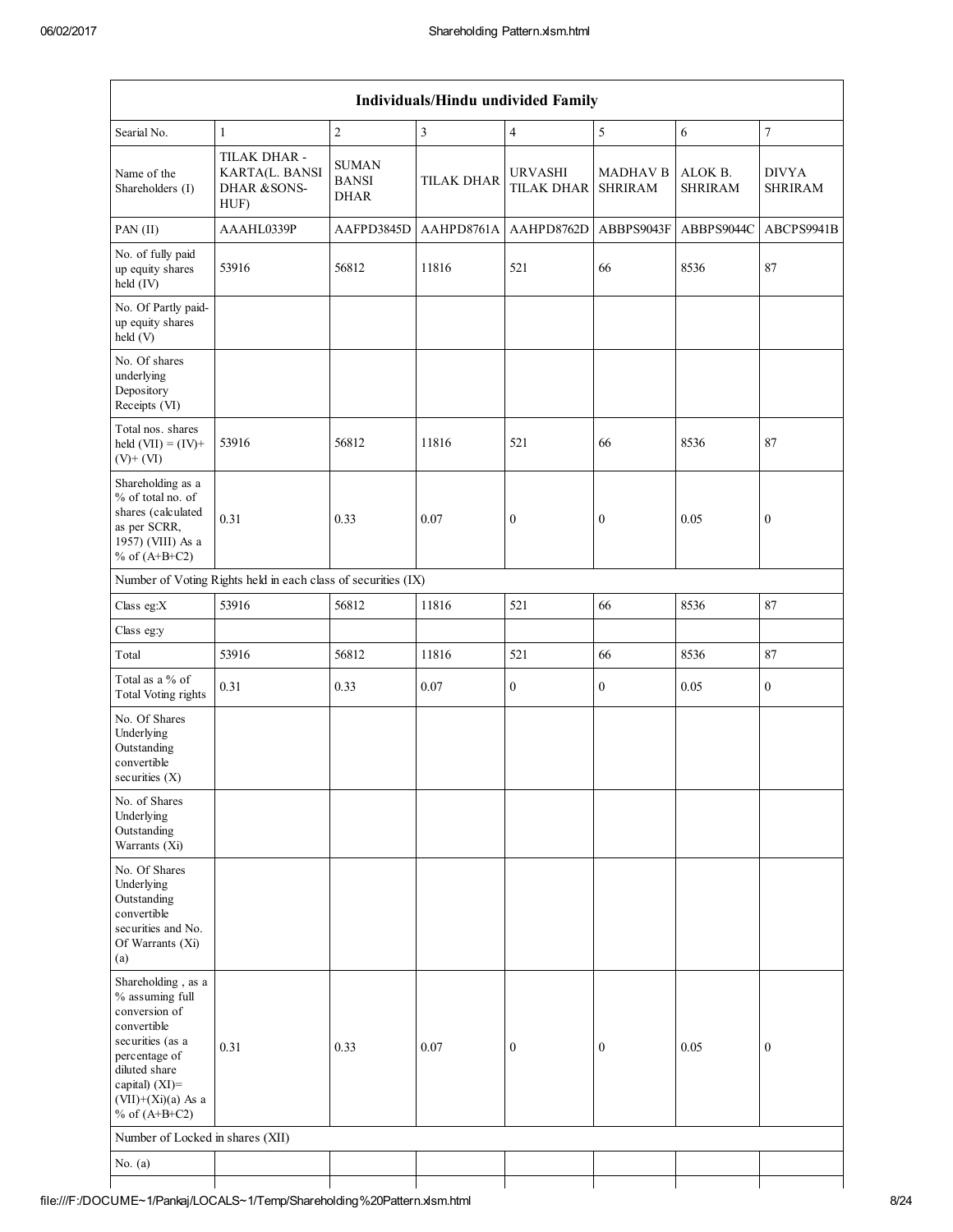| As a % of total<br>Shares held (b)                                   |                                                         |       |       |     |    |      |    |  |  |  |  |  |
|----------------------------------------------------------------------|---------------------------------------------------------|-------|-------|-----|----|------|----|--|--|--|--|--|
|                                                                      | Number of Shares pledged or otherwise encumbered (XIII) |       |       |     |    |      |    |  |  |  |  |  |
| No. $(a)$                                                            |                                                         |       |       |     |    |      |    |  |  |  |  |  |
| As a % of total<br>Shares held (b)                                   |                                                         |       |       |     |    |      |    |  |  |  |  |  |
| Number of equity<br>shares held in<br>dematerialized<br>form $(XIV)$ | 53916                                                   | 56812 | 11816 | 521 | 66 | 8536 | 87 |  |  |  |  |  |
| Reason for not providing PAN                                         |                                                         |       |       |     |    |      |    |  |  |  |  |  |
| Reason for not<br>providing PAN                                      |                                                         |       |       |     |    |      |    |  |  |  |  |  |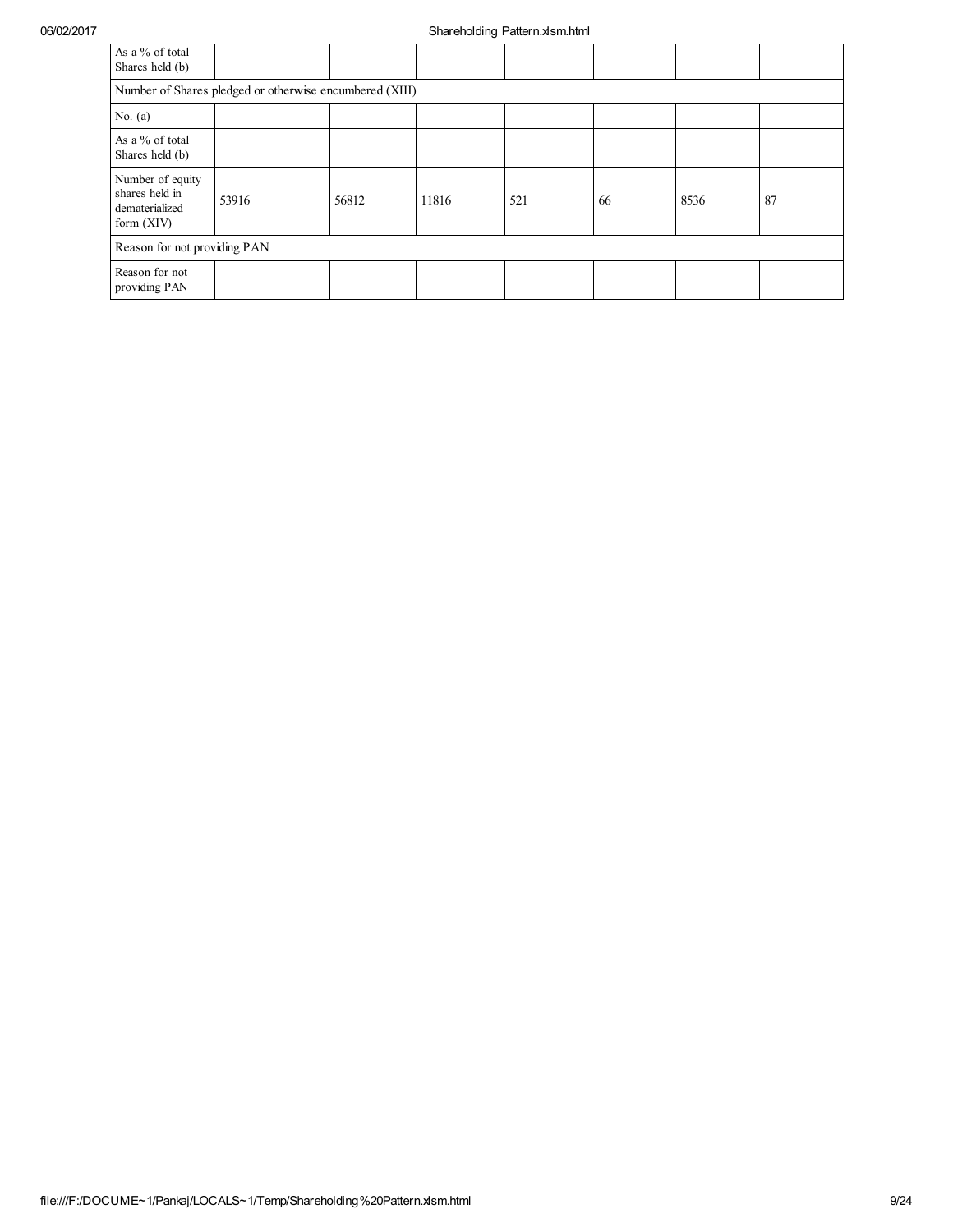| Individuals/Hindu undivided Family                                                                                                                                                       |                                                               |                   |                |                |                       |  |  |  |  |  |  |
|------------------------------------------------------------------------------------------------------------------------------------------------------------------------------------------|---------------------------------------------------------------|-------------------|----------------|----------------|-----------------------|--|--|--|--|--|--|
| Searial No.                                                                                                                                                                              | $\,$ 8 $\,$                                                   | 9                 | 10             | 11             |                       |  |  |  |  |  |  |
| Name of the<br>Shareholders (I)                                                                                                                                                          | <b>AKSHAY DHAR</b>                                            | <b>ADITI DHAR</b> | KANIKA SHRIRAM | KARUNA SHRIRAM | Click here to go back |  |  |  |  |  |  |
| PAN (II)                                                                                                                                                                                 | AGNPD2509G                                                    | AKSPD8434D        | AUZPS7320L     | AAIPK5135E     | Total                 |  |  |  |  |  |  |
| No. of fully paid<br>up equity shares<br>held (IV)                                                                                                                                       | 100                                                           | 100               | 4500           | 4346           | 140800                |  |  |  |  |  |  |
| No. Of Partly paid-<br>up equity shares<br>held (V)                                                                                                                                      |                                                               |                   |                |                |                       |  |  |  |  |  |  |
| No. Of shares<br>underlying<br>Depository<br>Receipts (VI)                                                                                                                               |                                                               |                   |                |                |                       |  |  |  |  |  |  |
| Total nos. shares<br>held $(VII) = (IV) +$<br>$(V)$ + $(VI)$                                                                                                                             | 100                                                           | 100               | 4500           | 4346           | 140800                |  |  |  |  |  |  |
| Shareholding as a<br>% of total no. of<br>shares (calculated<br>as per SCRR,<br>1957) (VIII) As a<br>% of $(A+B+C2)$                                                                     | $\mathbf{0}$                                                  | $\boldsymbol{0}$  | 0.03           | 0.02           | 0.81                  |  |  |  |  |  |  |
|                                                                                                                                                                                          | Number of Voting Rights held in each class of securities (IX) |                   |                |                |                       |  |  |  |  |  |  |
| Class eg:X                                                                                                                                                                               | 100                                                           | 100               | 4500           | 4346           | 140800                |  |  |  |  |  |  |
| Class eg:y                                                                                                                                                                               |                                                               |                   |                |                |                       |  |  |  |  |  |  |
| Total                                                                                                                                                                                    | 100                                                           | 100               | 4500           | 4346           | 140800                |  |  |  |  |  |  |
| Total as a % of<br><b>Total Voting rights</b>                                                                                                                                            | $\theta$                                                      | $\boldsymbol{0}$  | 0.03           | 0.02           | 0.81                  |  |  |  |  |  |  |
| No. Of Shares<br>Underlying<br>Outstanding<br>convertible<br>securities $(X)$                                                                                                            |                                                               |                   |                |                |                       |  |  |  |  |  |  |
| No. of Shares<br>Underlying<br>Outstanding<br>Warrants (Xi)                                                                                                                              |                                                               |                   |                |                |                       |  |  |  |  |  |  |
| No. Of Shares<br>Underlying<br>Outstanding<br>convertible<br>securities and No.<br>Of Warrants (Xi)<br>(a)                                                                               |                                                               |                   |                |                |                       |  |  |  |  |  |  |
| Shareholding, as a<br>% assuming full<br>conversion of<br>convertible<br>securities (as a<br>percentage of<br>diluted share<br>capital) (XI)=<br>$(VII)+(Xi)(a)$ As a<br>% of $(A+B+C2)$ | $\mathbf{0}$                                                  | $\boldsymbol{0}$  | 0.03           | 0.02           | 0.81                  |  |  |  |  |  |  |
| Number of Locked in shares (XII)                                                                                                                                                         |                                                               |                   |                |                |                       |  |  |  |  |  |  |
| No. $(a)$                                                                                                                                                                                |                                                               |                   |                |                |                       |  |  |  |  |  |  |
| As a % of total<br>Shares held (b)                                                                                                                                                       |                                                               |                   |                |                |                       |  |  |  |  |  |  |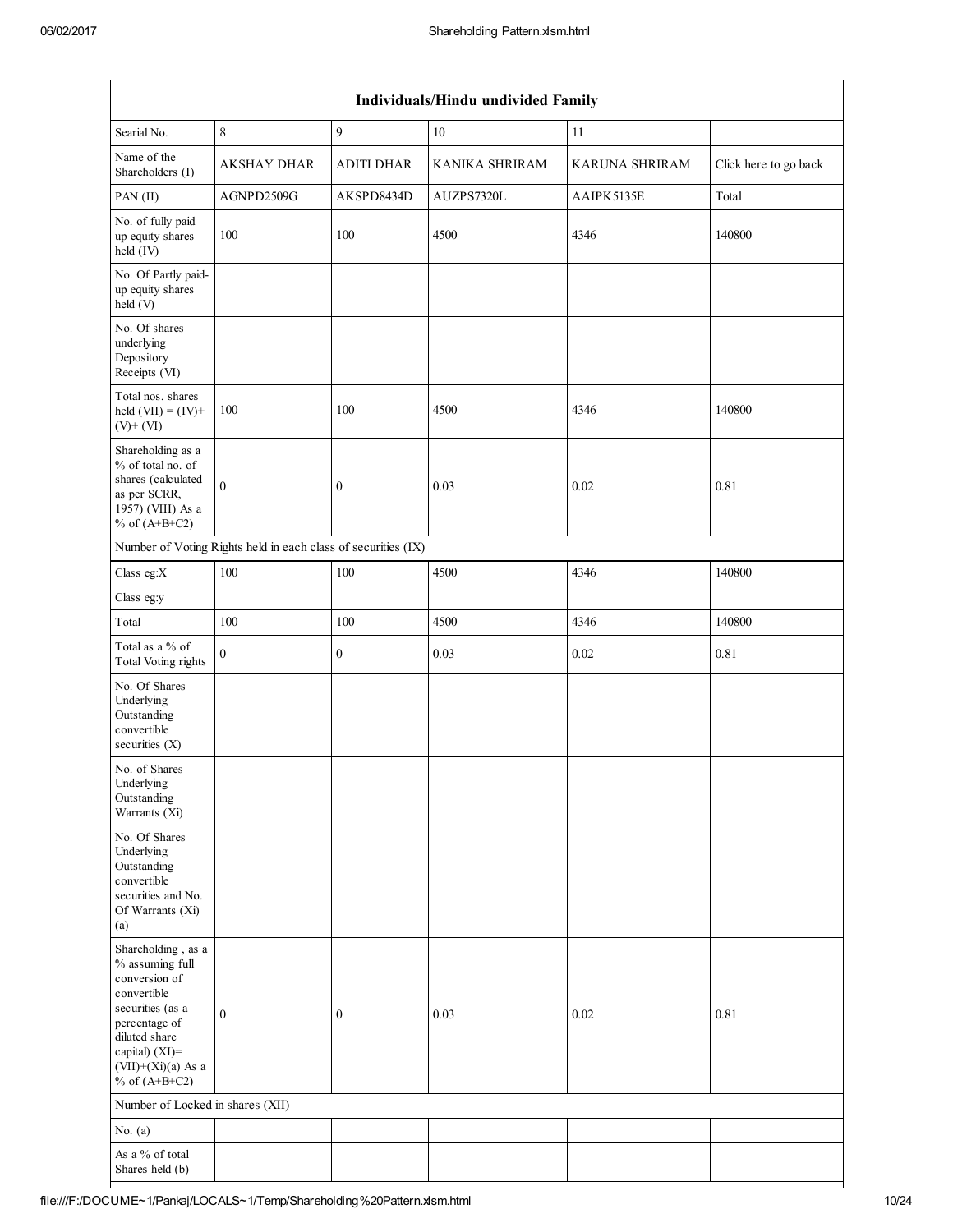| Number of Shares pledged or otherwise encumbered (XIII)              |     |     |      |      |        |  |  |  |  |  |
|----------------------------------------------------------------------|-----|-----|------|------|--------|--|--|--|--|--|
| $N\sigma$ . $(a)$                                                    |     |     |      |      |        |  |  |  |  |  |
| As a % of total<br>Shares held (b)                                   |     |     |      |      |        |  |  |  |  |  |
| Number of equity<br>shares held in<br>dematerialized<br>form $(XIV)$ | 100 | 100 | 4500 | 4346 | 140800 |  |  |  |  |  |
| Reason for not providing PAN                                         |     |     |      |      |        |  |  |  |  |  |
| Reason for not<br>providing PAN                                      |     |     |      |      |        |  |  |  |  |  |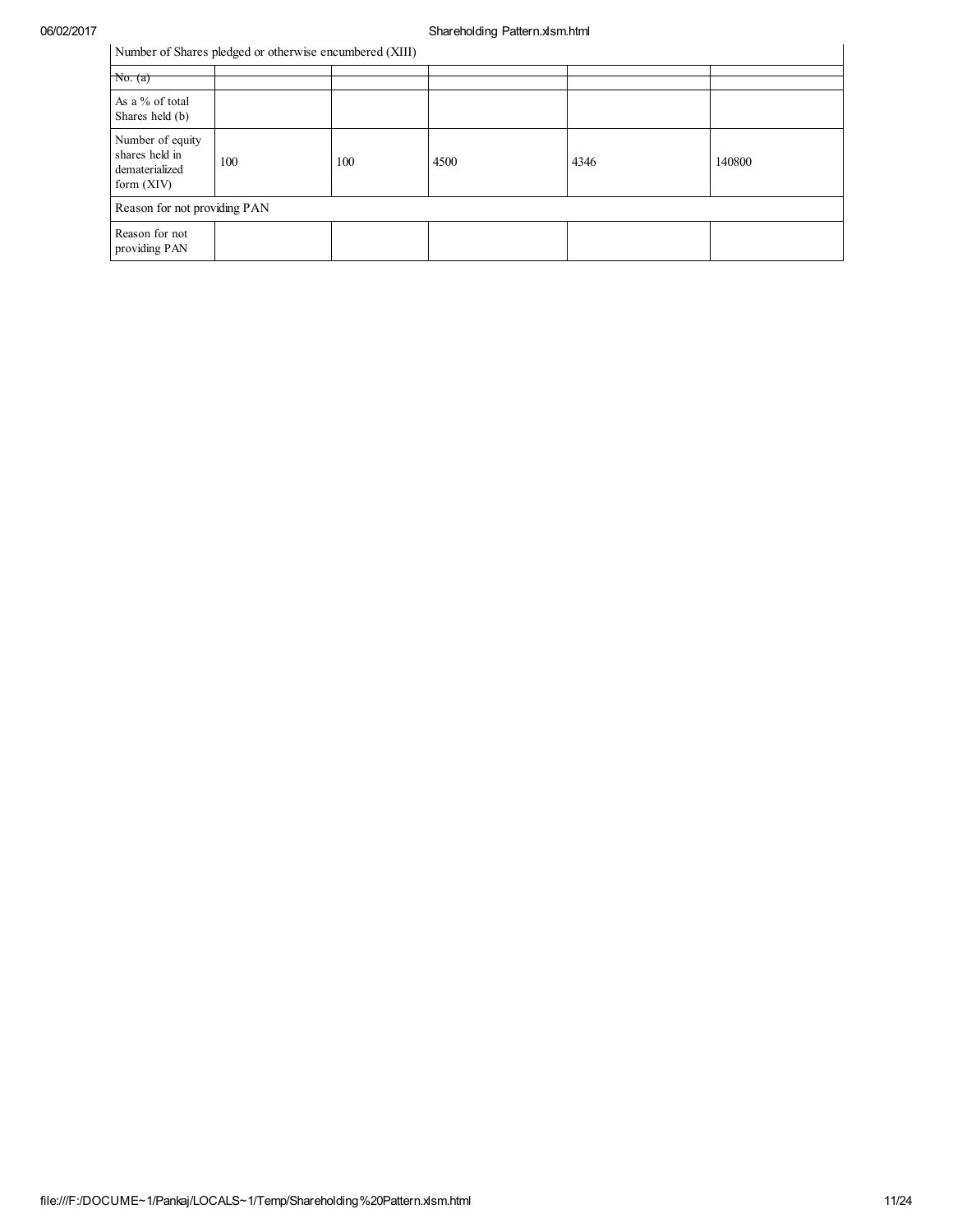| Any Other (specify)                                                                                                         |                                                 |                                                  |                                                  |                                                |                                                |                                      |                                                            |  |
|-----------------------------------------------------------------------------------------------------------------------------|-------------------------------------------------|--------------------------------------------------|--------------------------------------------------|------------------------------------------------|------------------------------------------------|--------------------------------------|------------------------------------------------------------|--|
| Searial No.                                                                                                                 | $\mathbf{1}$                                    | $\overline{c}$                                   | $\mathfrak{Z}$                                   | $\overline{4}$                                 | 5                                              | 6                                    | $\overline{7}$                                             |  |
| Category                                                                                                                    | <b>Bodies</b><br>Corporate                      | <b>Bodies</b><br>Corporate                       | <b>Bodies Corporate</b>                          | <b>Bodies</b><br>Corporate                     | <b>Bodies</b><br>Corporate                     | <b>Bodies</b><br>Corporate           | <b>Bodies</b><br>Corporate                                 |  |
| Name of the<br>Shareholders (I)                                                                                             | <b>BANTAM</b><br><b>ENTERPRISES</b><br>PVT LTD. | <b>VERSA</b><br><b>TRADING</b><br><b>LIMITED</b> | <b>DIVINE</b><br><b>INVESTMENTS</b><br>PVT. LTD. | <b>DCM</b><br><b>HYUNDAI</b><br><b>LIMITED</b> | <b>GENTECH</b><br><b>CHEMICALS</b><br>PVT LTD. | H. R.<br><b>TRAVELS</b><br>PVT. LTD. | HI-VAC<br><b>WARES</b><br><b>PRIVATE</b><br><b>LIMITED</b> |  |
| $PAN$ (II)                                                                                                                  | AAACB0346B                                      | AAACD0109L                                       | AAACD0228L                                       | AAACD2712K                                     | AAACG0110C                                     | AAACH3123L                           | AAACH4278A                                                 |  |
| No. of the<br>Shareholders (I)                                                                                              | 1                                               | $\mathbf{1}$                                     | 1                                                | $\mathbf{1}$                                   | $\mathbf{1}$                                   | $\mathbf{1}$                         | $\mathbf{1}$                                               |  |
| No. of fully paid<br>up equity shares<br>held (IV)                                                                          | 1345320                                         | 2224725                                          | 682493                                           | 4173                                           | 148506                                         | 575580                               | 715704                                                     |  |
| No. Of Partly<br>paid-up equity<br>shares held (V)                                                                          |                                                 |                                                  |                                                  |                                                |                                                |                                      |                                                            |  |
| No. Of shares<br>underlying<br>Depository<br>Receipts (VI)                                                                  |                                                 |                                                  |                                                  |                                                |                                                |                                      |                                                            |  |
| Total nos. shares<br>held $(VII) =$<br>$(IV)+(V)+(VI)$                                                                      | 1345320                                         | 2224725                                          | 682493                                           | 4173                                           | 148506                                         | 575580                               | 715704                                                     |  |
| Shareholding as a<br>% of total no. of<br>shares (calculated<br>as per SCRR,<br>1957) (VIII) As a<br>% of $(A+B+C2)$        | 7.73                                            | 12.79                                            | 3.92                                             | 0.02                                           | 0.85                                           | 3.31                                 | 4.11                                                       |  |
| Number of Voting Rights held in each class of securities (IX)                                                               |                                                 |                                                  |                                                  |                                                |                                                |                                      |                                                            |  |
| Class eg: X                                                                                                                 | 1345320                                         | 2224725                                          | 682493                                           | 4173                                           | 148506                                         | 575580                               | 715704                                                     |  |
| Class eg:y                                                                                                                  |                                                 |                                                  |                                                  |                                                |                                                |                                      |                                                            |  |
| Total                                                                                                                       | 1345320                                         | 2224725                                          | 682493                                           | 4173                                           | 148506                                         | 575580                               | 715704                                                     |  |
| Total as a % of<br><b>Total Voting</b><br>rights                                                                            | 7.73                                            | 12.79                                            | 3.92                                             | 0.02                                           | 0.85                                           | 3.31                                 | 4.11                                                       |  |
| No. Of Shares<br>Underlying<br>Outstanding<br>convertible<br>securities $(X)$                                               |                                                 |                                                  |                                                  |                                                |                                                |                                      |                                                            |  |
| No. of Shares<br>Underlying<br>Outstanding<br>Warrants (Xi)                                                                 |                                                 |                                                  |                                                  |                                                |                                                |                                      |                                                            |  |
| No. Of Shares<br>Underlying<br>Outstanding<br>convertible<br>securities and No.<br>Of Warrants (Xi)<br>(a)                  |                                                 |                                                  |                                                  |                                                |                                                |                                      |                                                            |  |
| Shareholding, as<br>a % assuming full<br>conversion of<br>convertible<br>securities (as a<br>percentage of<br>diluted share | 7.73                                            | 12.79                                            | 3.92                                             | 0.02                                           | 0.85                                           | 3.31                                 | 4.11                                                       |  |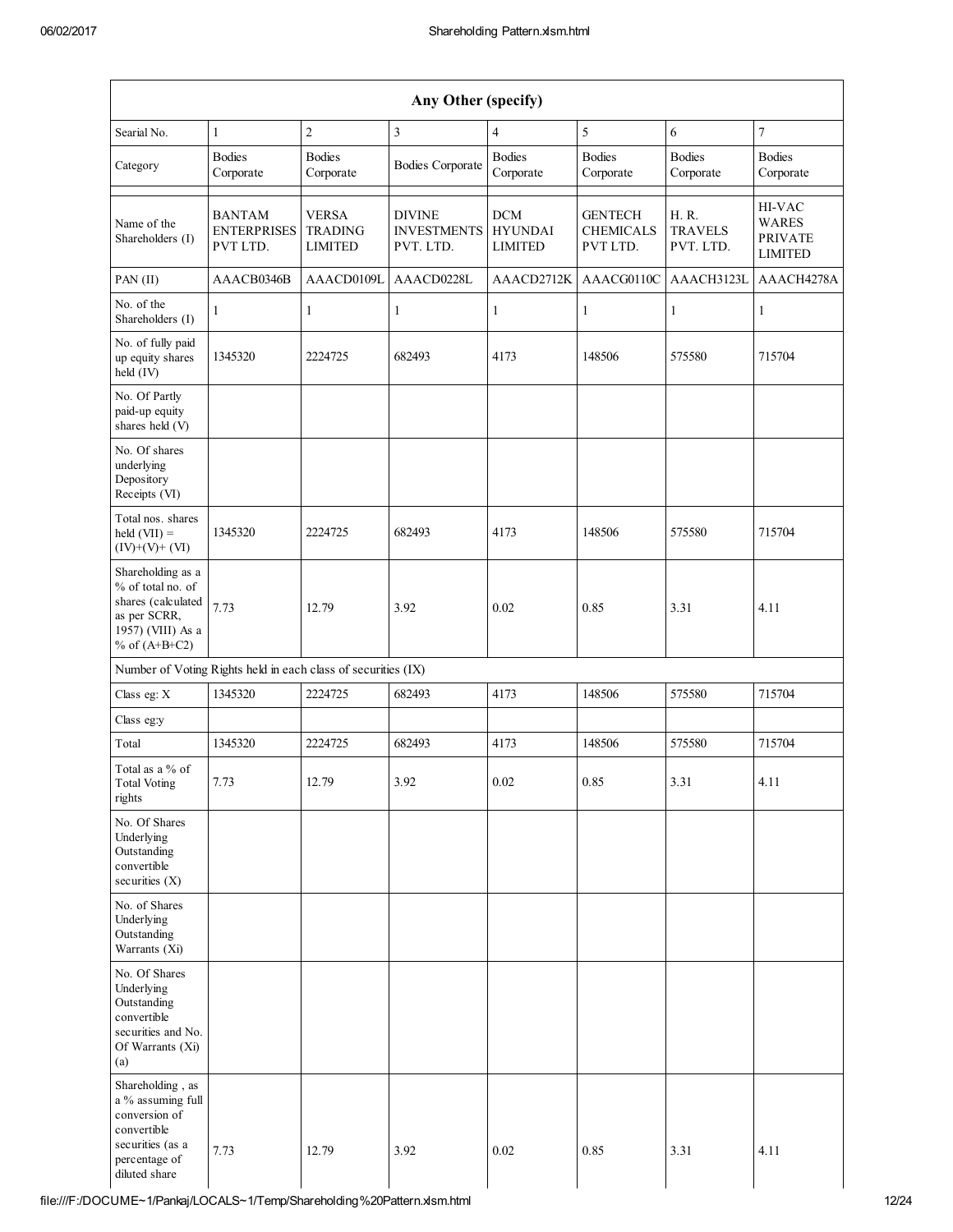| capital) $(XI)$ =<br>(VII)+(X) As a $%$<br>of $(A+B+C2)$             |         |         |        |      |        |        |        |
|----------------------------------------------------------------------|---------|---------|--------|------|--------|--------|--------|
| Number of Locked in shares (XII)                                     |         |         |        |      |        |        |        |
| No. $(a)$                                                            |         |         |        |      |        |        |        |
| As a % of total<br>Shares held (b)                                   |         |         |        |      |        |        |        |
| Number of Shares pledged or otherwise encumbered (XIII)              |         |         |        |      |        |        |        |
| No. $(a)$                                                            |         |         |        |      |        |        |        |
| As a % of total<br>Shares held (b)                                   |         |         |        |      |        |        |        |
| Number of equity<br>shares held in<br>dematerialized<br>form $(XIV)$ | 1345320 | 2224725 | 682493 | 4173 | 148506 | 575580 | 715704 |
| Reason for not<br>providing PAN                                      |         |         |        |      |        |        |        |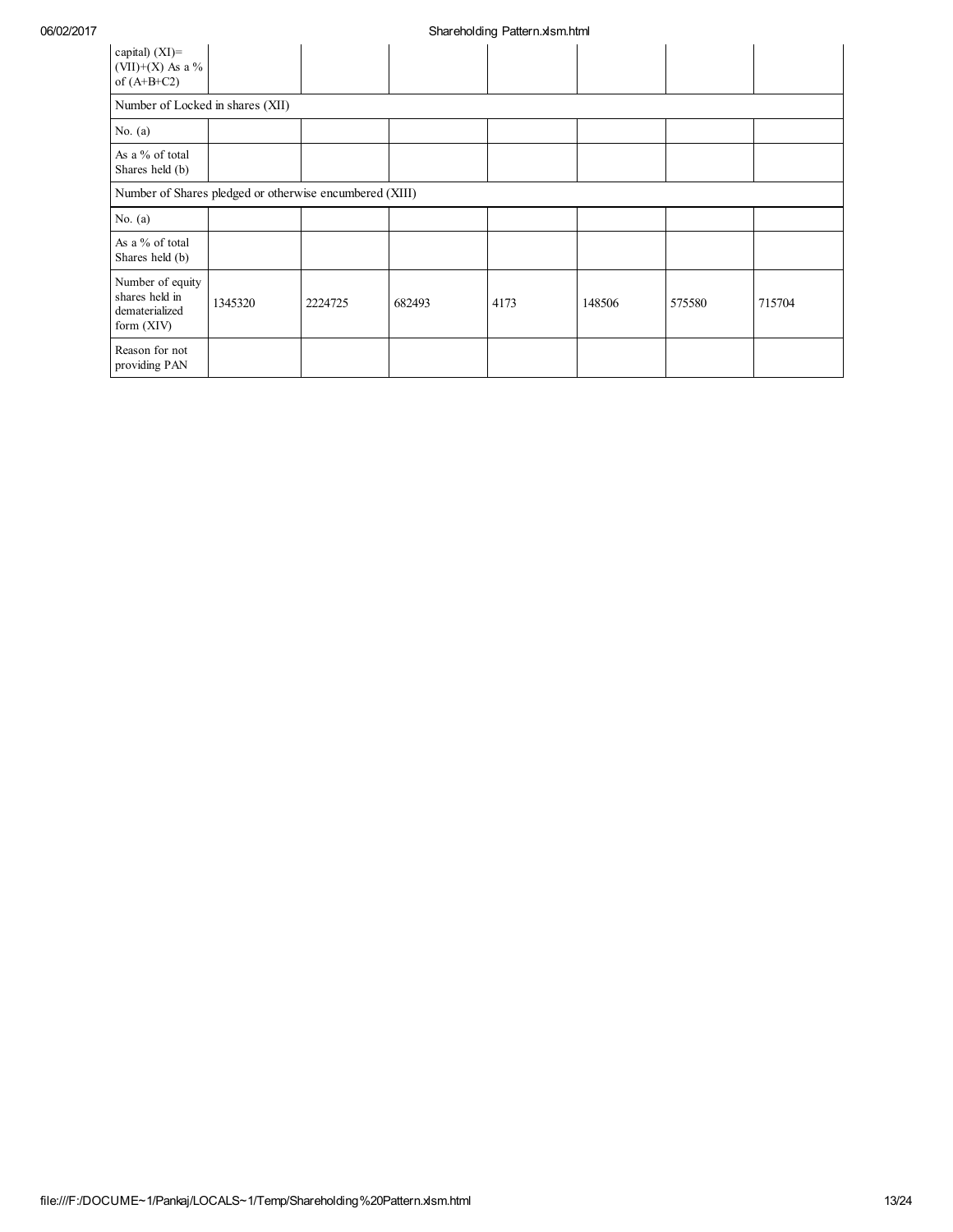| Any Other (specify)                                                                                                                                                  |                                                               |                                           |                                                   |                                          |                                        |                          |  |  |
|----------------------------------------------------------------------------------------------------------------------------------------------------------------------|---------------------------------------------------------------|-------------------------------------------|---------------------------------------------------|------------------------------------------|----------------------------------------|--------------------------|--|--|
| Searial No.                                                                                                                                                          | 8                                                             | $\mathbf{9}$                              | 10                                                | 11                                       | 12                                     |                          |  |  |
| Category                                                                                                                                                             | <b>Bodies Corporate</b>                                       | <b>Bodies Corporate</b>                   | <b>Bodies Corporate</b>                           | <b>Bodies</b><br>Corporate               | <b>Bodies Corporate</b>                |                          |  |  |
| Name of the<br>Shareholders (I)                                                                                                                                      | <b>LILY</b><br>COMMERCIAL<br>PVT. LTD.                        | <b>MERIDIAN</b><br>MARKETING PVT.<br>LTD. | <b>QUICK</b><br><b>LITHOGRAPHERS</b><br>PVT. LTD. | <b>SUPER</b><br><b>WARES PVT</b><br>LTD. | <b>PEEKAY</b><br>ALKALIES PVT.<br>LTD. | Click here<br>to go back |  |  |
| PAN (II)                                                                                                                                                             | AAACL3872G                                                    | AAACM0066D                                | AAACQ0138Q                                        | AAACS2138J                               | AACCP8641H                             | Total                    |  |  |
| No. of the<br>Shareholders (I)                                                                                                                                       | 1                                                             | 1                                         | 1                                                 | 1                                        | $\mathbf{1}$                           | 12                       |  |  |
| No. of fully paid<br>up equity shares<br>held (IV)                                                                                                                   | 1044323                                                       | 33337                                     | 405280                                            | 166723                                   | 258419                                 | 7604583                  |  |  |
| No. Of Partly paid-<br>up equity shares<br>held (V)                                                                                                                  |                                                               |                                           |                                                   |                                          |                                        |                          |  |  |
| No. Of shares<br>underlying<br>Depository<br>Receipts (VI)                                                                                                           |                                                               |                                           |                                                   |                                          |                                        |                          |  |  |
| Total nos. shares<br>held $(VII) = (IV) +$<br>$(V)$ + $(VI)$                                                                                                         | 1044323                                                       | 33337                                     | 405280                                            | 166723                                   | 258419                                 | 7604583                  |  |  |
| Shareholding as a<br>% of total no. of<br>shares (calculated<br>as per SCRR,<br>1957) (VIII) As a<br>% of $(A+B+C2)$                                                 | 6                                                             | 0.19                                      | 2.33                                              | 0.96                                     | 1.49                                   | 43.71                    |  |  |
|                                                                                                                                                                      | Number of Voting Rights held in each class of securities (IX) |                                           |                                                   |                                          |                                        |                          |  |  |
| Class eg: X                                                                                                                                                          | 1044323                                                       | 33337                                     | 405280                                            | 166723                                   | 258419                                 | 7604583                  |  |  |
| Class eg:y                                                                                                                                                           |                                                               |                                           |                                                   |                                          |                                        |                          |  |  |
| Total                                                                                                                                                                | 1044323                                                       | 33337                                     | 405280                                            | 166723                                   | 258419                                 | 7604583                  |  |  |
| Total as a % of<br>Total Voting rights                                                                                                                               | 6                                                             | 0.19                                      | 2.33                                              | 0.96                                     | 1.49                                   | 43.71                    |  |  |
| No. Of Shares<br>Underlying<br>Outstanding<br>convertible<br>securities $(X)$                                                                                        |                                                               |                                           |                                                   |                                          |                                        |                          |  |  |
| No. of Shares<br>Underlying<br>Outstanding<br>Warrants (Xi)                                                                                                          |                                                               |                                           |                                                   |                                          |                                        |                          |  |  |
| No. Of Shares<br>Underlying<br>Outstanding<br>convertible<br>securities and No.<br>Of Warrants (Xi)<br>(a)                                                           |                                                               |                                           |                                                   |                                          |                                        |                          |  |  |
| Shareholding, as a<br>% assuming full<br>conversion of<br>convertible<br>securities (as a<br>percentage of<br>diluted share<br>capital) $(XI)$ =<br>(VII)+(X) As a % | 6                                                             | 0.19                                      | 2.33                                              | 0.96                                     | 1.49                                   | 43.71                    |  |  |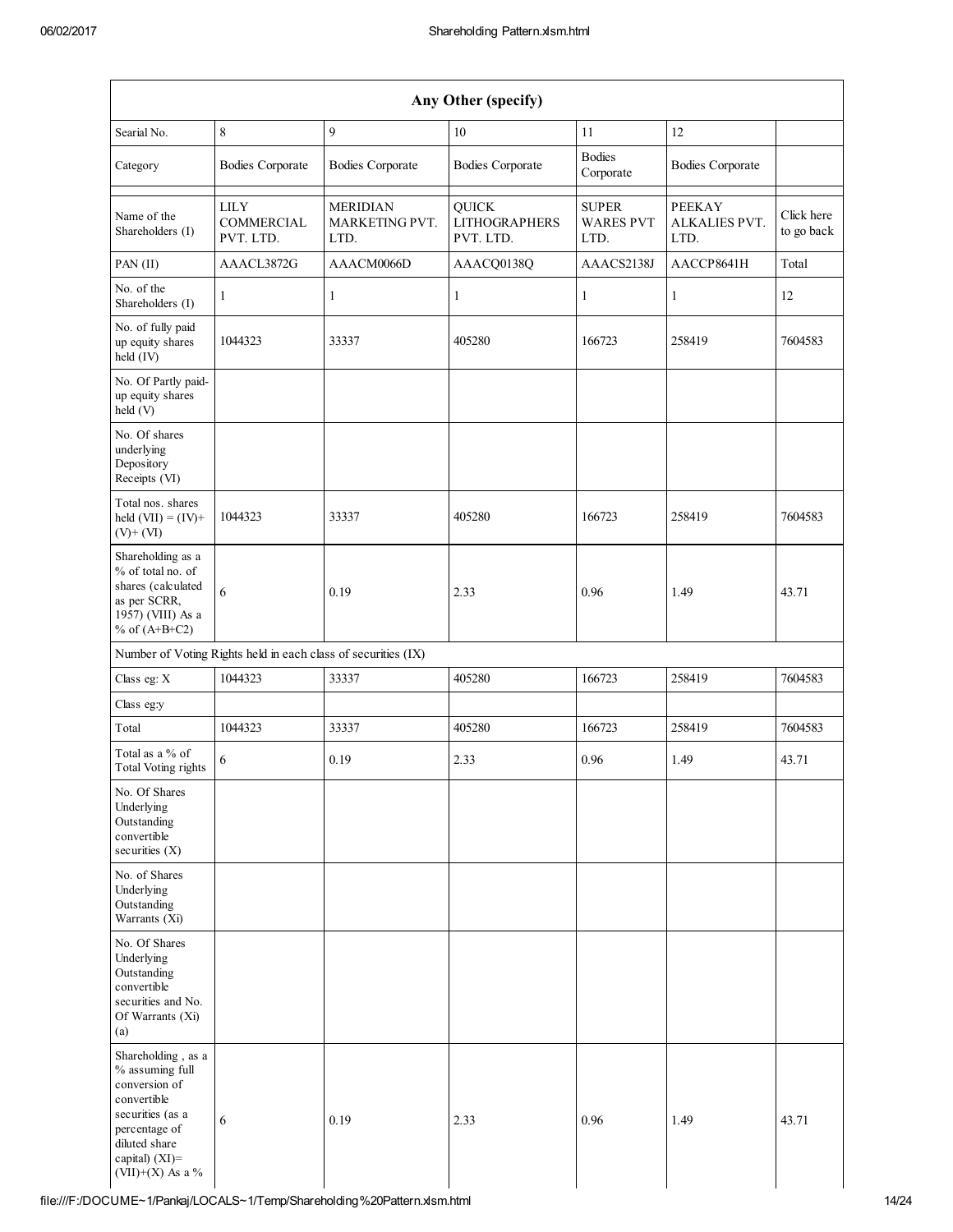| of $(A+B+C2)$                                                        |                                                         |       |        |        |        |          |  |  |  |  |
|----------------------------------------------------------------------|---------------------------------------------------------|-------|--------|--------|--------|----------|--|--|--|--|
|                                                                      | Number of Locked in shares (XII)                        |       |        |        |        |          |  |  |  |  |
| No. $(a)$                                                            |                                                         |       |        |        |        |          |  |  |  |  |
| As a % of total<br>Shares held (b)                                   |                                                         |       |        |        |        | $\theta$ |  |  |  |  |
|                                                                      | Number of Shares pledged or otherwise encumbered (XIII) |       |        |        |        |          |  |  |  |  |
| No. $(a)$                                                            |                                                         |       |        |        |        |          |  |  |  |  |
| As a % of total<br>Shares held (b)                                   |                                                         |       |        |        |        | $\theta$ |  |  |  |  |
| Number of equity<br>shares held in<br>dematerialized<br>form $(XIV)$ | 1044323                                                 | 33337 | 405280 | 166723 | 258419 | 7604583  |  |  |  |  |
| Reason for not<br>providing PAN                                      |                                                         |       |        |        |        |          |  |  |  |  |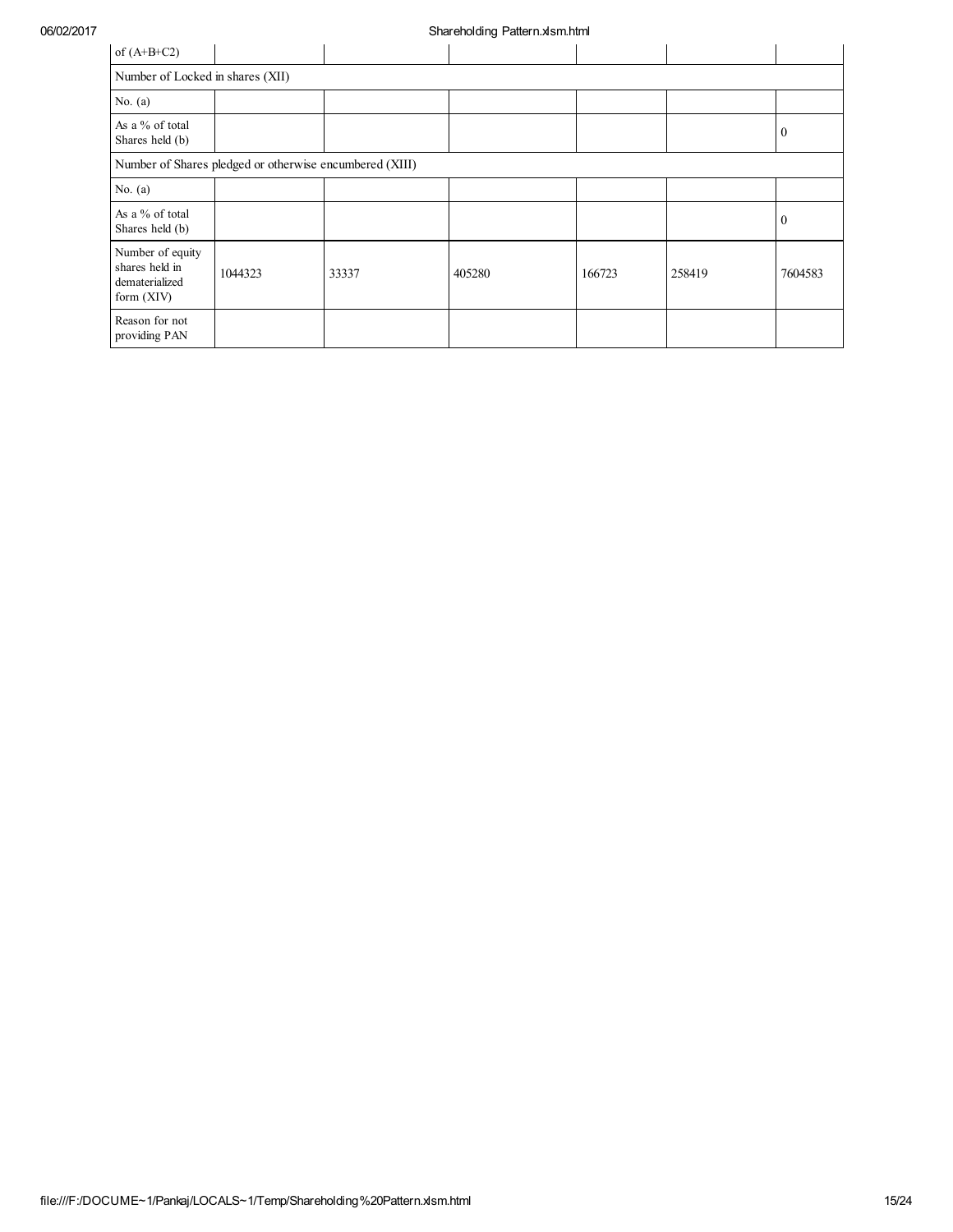| <b>Insurance Companies</b>                                                                                                                                                           |                                                               |                       |  |  |  |  |  |
|--------------------------------------------------------------------------------------------------------------------------------------------------------------------------------------|---------------------------------------------------------------|-----------------------|--|--|--|--|--|
| Searial No.                                                                                                                                                                          | $\mathbf{1}$                                                  |                       |  |  |  |  |  |
| Name of the<br>Shareholders (I)                                                                                                                                                      | LIFE INSURANCE CORPORATION OF INDIA                           | Click here to go back |  |  |  |  |  |
| PAN (II)                                                                                                                                                                             | AAACL0582H                                                    | Total                 |  |  |  |  |  |
| No. of fully paid<br>up equity shares<br>held (IV)                                                                                                                                   | 1331259                                                       | 1331259               |  |  |  |  |  |
| No. Of Partly paid-<br>up equity shares<br>held (V)                                                                                                                                  |                                                               |                       |  |  |  |  |  |
| No. Of shares<br>underlying<br>Depository<br>Receipts (VI)                                                                                                                           |                                                               |                       |  |  |  |  |  |
| Total nos. shares<br>held $(VII) = (IV) +$<br>$(V)$ + $(VI)$                                                                                                                         | 1331259                                                       | 1331259               |  |  |  |  |  |
| Shareholding as a<br>% of total no. of<br>shares (calculated<br>as per SCRR,<br>1957) (VIII) As a<br>% of $(A+B+C2)$                                                                 | 7.65                                                          | 7.65                  |  |  |  |  |  |
|                                                                                                                                                                                      | Number of Voting Rights held in each class of securities (IX) |                       |  |  |  |  |  |
| Class eg: X                                                                                                                                                                          | 1331259                                                       | 1331259               |  |  |  |  |  |
| Class eg:y                                                                                                                                                                           |                                                               |                       |  |  |  |  |  |
| Total                                                                                                                                                                                | 1331259                                                       | 1331259               |  |  |  |  |  |
| Total as a % of<br><b>Total Voting rights</b>                                                                                                                                        | 7.65                                                          | 7.65                  |  |  |  |  |  |
| No. Of Shares<br>Underlying<br>Outstanding<br>convertible<br>securities $(X)$                                                                                                        |                                                               |                       |  |  |  |  |  |
| No. of Shares<br>Underlying<br>Outstanding<br>Warrants (Xi)                                                                                                                          |                                                               |                       |  |  |  |  |  |
| No. Of Shares<br>Underlying<br>Outstanding<br>convertible<br>securities and No.<br>Of Warrants (Xi)<br>(a)                                                                           |                                                               |                       |  |  |  |  |  |
| Shareholding, as a<br>% assuming full<br>conversion of<br>convertible<br>securities (as a<br>percentage of<br>diluted share<br>capital) (XI)=<br>$(VII)+(X)$ As a %<br>of $(A+B+C2)$ | 7.65                                                          | 7.65                  |  |  |  |  |  |
| Number of Locked in shares (XII)                                                                                                                                                     |                                                               |                       |  |  |  |  |  |
| No. $(a)$                                                                                                                                                                            |                                                               |                       |  |  |  |  |  |
| As a % of total<br>Shares held (b)                                                                                                                                                   |                                                               |                       |  |  |  |  |  |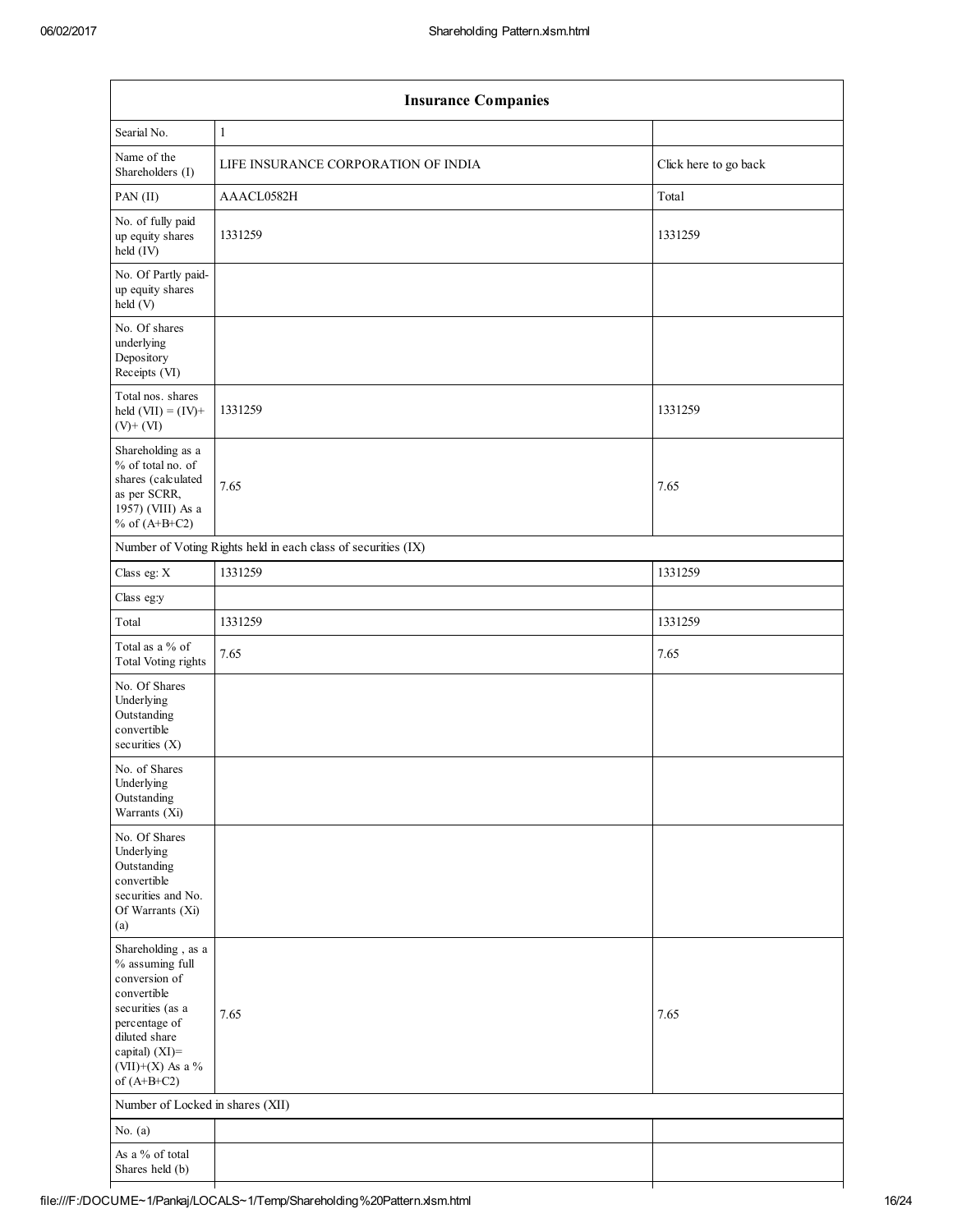| 06/02/2017 |                                                                      | Shareholding Pattern.xlsm.html |         |
|------------|----------------------------------------------------------------------|--------------------------------|---------|
|            | Number of equity<br>shares held in<br>dematerialized<br>form $(XIV)$ | 1331259                        | 1331259 |
|            | Reason for not providing PAN                                         |                                |         |
|            | Reason for not<br>providing PAN                                      |                                |         |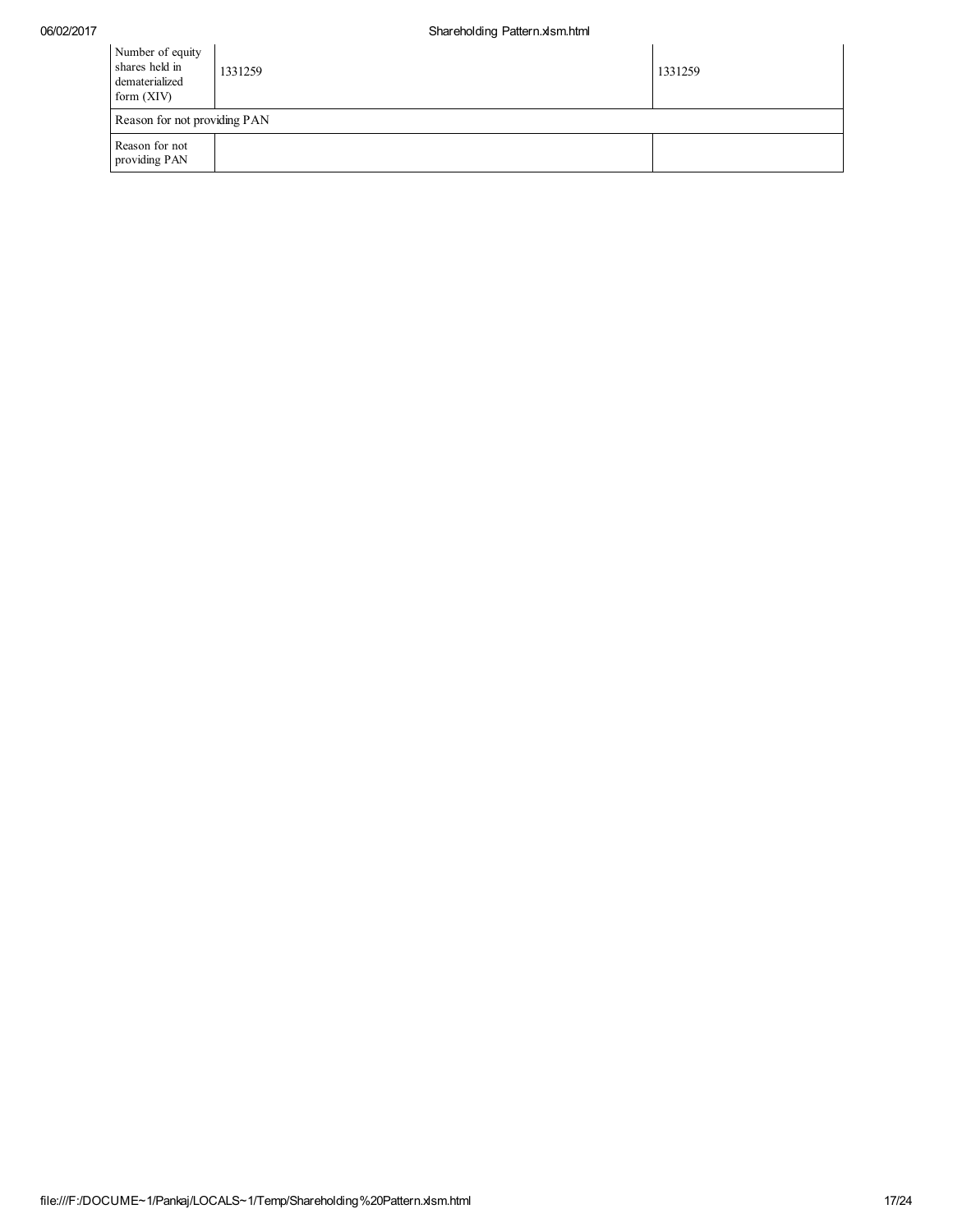| <b>NBFCs registered with RBI</b>                                                                                                                                                         |                                                               |                       |  |  |  |  |
|------------------------------------------------------------------------------------------------------------------------------------------------------------------------------------------|---------------------------------------------------------------|-----------------------|--|--|--|--|
| Searial No.                                                                                                                                                                              | $\mathbf{1}$                                                  |                       |  |  |  |  |
| Name of the<br>Shareholders (I)                                                                                                                                                          | H B STOCKHOLDINGS LTD                                         | Click here to go back |  |  |  |  |
| PAN (II)                                                                                                                                                                                 | AAACH0637F                                                    | Total                 |  |  |  |  |
| No. of fully paid<br>up equity shares<br>held (IV)                                                                                                                                       | 4253664                                                       | 4253664               |  |  |  |  |
| No. Of Partly paid-<br>up equity shares<br>held (V)                                                                                                                                      |                                                               |                       |  |  |  |  |
| No. Of shares<br>underlying<br>Depository<br>Receipts (VI)                                                                                                                               |                                                               |                       |  |  |  |  |
| Total nos. shares<br>held $(VII) = (IV) +$<br>$(V)$ + $(VI)$                                                                                                                             | 4253664                                                       | 4253664               |  |  |  |  |
| Shareholding as a<br>% of total no. of<br>shares (calculated<br>as per SCRR,<br>1957) (VIII) As a<br>% of $(A+B+C2)$                                                                     | 24.45                                                         | 24.45                 |  |  |  |  |
|                                                                                                                                                                                          | Number of Voting Rights held in each class of securities (IX) |                       |  |  |  |  |
| Class eg: X                                                                                                                                                                              | 4253664                                                       | 4253664               |  |  |  |  |
| Class eg:y                                                                                                                                                                               |                                                               |                       |  |  |  |  |
| Total                                                                                                                                                                                    | 4253664                                                       | 4253664               |  |  |  |  |
| Total as a % of<br><b>Total Voting rights</b>                                                                                                                                            | 24.45                                                         | 24.45                 |  |  |  |  |
| No. Of Shares<br>Underlying<br>Outstanding<br>convertible<br>securities $(X)$                                                                                                            |                                                               |                       |  |  |  |  |
| No. of Shares<br>Underlying<br>Outstanding<br>Warrants (Xi)                                                                                                                              |                                                               |                       |  |  |  |  |
| No. Of Shares<br>Underlying<br>Outstanding<br>convertible<br>securities and No.<br>Of Warrants (Xi)<br>(a)                                                                               |                                                               |                       |  |  |  |  |
| Shareholding, as a<br>$\%$ assuming full<br>conversion of<br>convertible<br>securities (as a<br>percentage of<br>diluted share<br>capital) $(XI)$ =<br>(VII)+(X) As a %<br>of $(A+B+C2)$ | 24.45                                                         | 24.45                 |  |  |  |  |
| Number of Locked in shares (XII)                                                                                                                                                         |                                                               |                       |  |  |  |  |
| No. $(a)$                                                                                                                                                                                |                                                               |                       |  |  |  |  |
| As a % of total<br>Shares held (b)                                                                                                                                                       |                                                               |                       |  |  |  |  |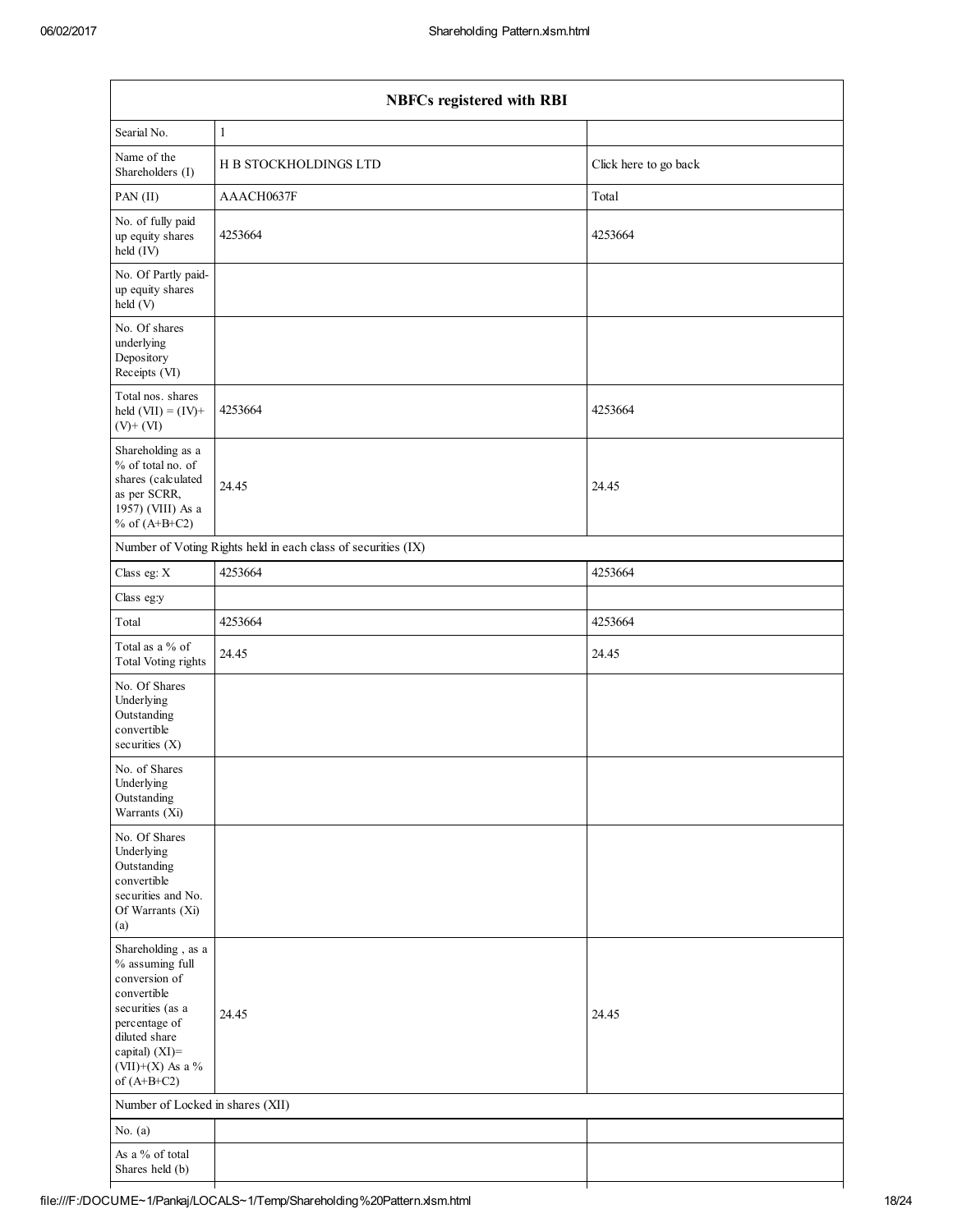| Number of equity<br>shares held in<br>dematerialized<br>form $(XIV)$ | 4253664                      | 4253664 |  |  |  |  |  |  |
|----------------------------------------------------------------------|------------------------------|---------|--|--|--|--|--|--|
|                                                                      | Reason for not providing PAN |         |  |  |  |  |  |  |
| Reason for not<br>providing PAN                                      |                              |         |  |  |  |  |  |  |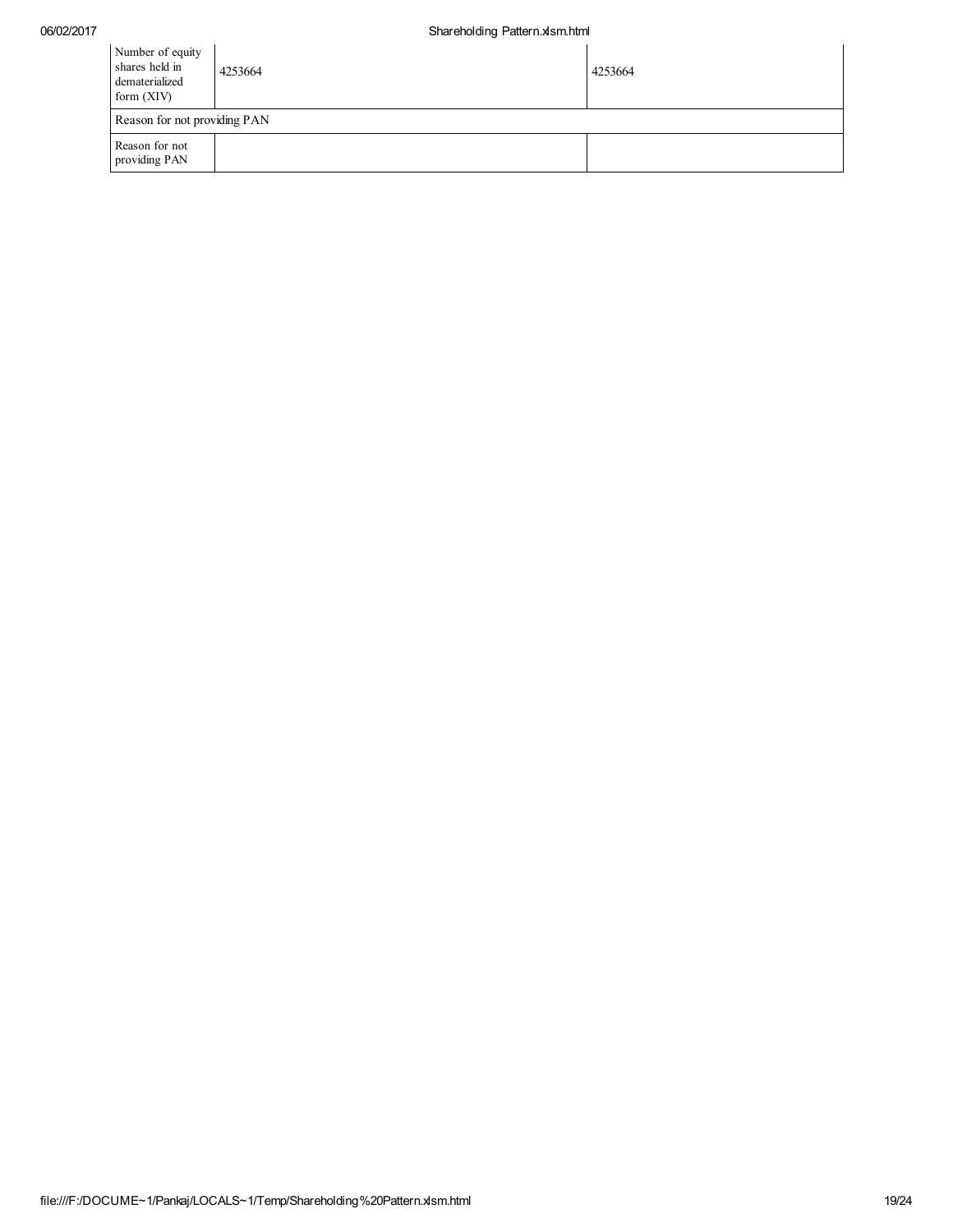|                                                                                                                             | Any Other (specify) |                 |                     |                         |                            |                                            |                                           |  |
|-----------------------------------------------------------------------------------------------------------------------------|---------------------|-----------------|---------------------|-------------------------|----------------------------|--------------------------------------------|-------------------------------------------|--|
| Searial No.                                                                                                                 | $\mathbf{1}$        | $\sqrt{2}$      | $\overline{3}$      | $\overline{4}$          | 5                          | 6                                          | $\overline{7}$                            |  |
| Category                                                                                                                    | Trusts              | $NRI-$<br>Repat | Clearing<br>Members | $NRI-$<br>Non-<br>Repat | <b>Bodies</b><br>Corporate | <b>Bodies Corporate</b>                    | <b>Bodies Corporate</b>                   |  |
| Category / More<br>than 1 percentage                                                                                        | Category            | Category        | Category            | Category                | Category                   | More than 1 percentage of<br>shareholding  | More than 1 percentage of<br>shareholding |  |
| Name of the<br>Shareholders (I)                                                                                             |                     |                 |                     |                         |                            | <b>PURAN ASSOCIATES</b><br>PRIVATE LIMITED | PEAREY LALL AND SONS<br>(E.P.) PVT. LTD.  |  |
| PAN (II)                                                                                                                    |                     |                 |                     |                         |                            | AAACP0458J                                 | AAACP7410L                                |  |
| No. of the<br>Shareholders (I)                                                                                              | 6                   | 1442            | 33                  | 130                     | 427                        | 1                                          | $\mathbf{1}$                              |  |
| No. of fully paid<br>up equity shares<br>held (IV)                                                                          | 9199                | 68654           | 4674                | 12948                   | 1231422                    | 210581                                     | 418478                                    |  |
| No. Of Partly paid-<br>up equity shares<br>held (V)                                                                         |                     |                 |                     |                         |                            |                                            |                                           |  |
| No. Of shares<br>underlying<br>Depository<br>Receipts (VI)                                                                  |                     |                 |                     |                         |                            |                                            |                                           |  |
| Total nos. shares<br>held $(VII) = (IV) +$<br>$(V)$ + $(VI)$                                                                | 9199                | 68654           | 4674                | 12948                   | 1231422                    | 210581                                     | 418478                                    |  |
| Shareholding as a<br>% of total no. of<br>shares (calculated<br>as per SCRR,<br>1957) (VIII) As a<br>% of $(A+B+C2)$        | 0.05                | 0.39            | 0.03                | 0.07                    | 7.08                       | 1.21                                       | 2.41                                      |  |
| Number of Voting Rights held in each class of securities (IX)                                                               |                     |                 |                     |                         |                            |                                            |                                           |  |
| Class eg: X                                                                                                                 | 9199                | 68654           | 4674                | 12948                   | 1231422                    | 210581                                     | 418478                                    |  |
| Class eg:y                                                                                                                  |                     |                 |                     |                         |                            |                                            |                                           |  |
| Total                                                                                                                       | 9199                | 68654           | 4674                | 12948                   | 1231422                    | 210581                                     | 418478                                    |  |
| Total as a % of<br><b>Total Voting rights</b>                                                                               | 0.05                | 0.39            | 0.03                | 0.07                    | 7.08                       | 1.21                                       | 2.41                                      |  |
| No. Of Shares<br>Underlying<br>Outstanding<br>convertible<br>securities $(X)$                                               |                     |                 |                     |                         |                            |                                            |                                           |  |
| No. of Shares<br>Underlying<br>Outstanding<br>Warrants (Xi)                                                                 |                     |                 |                     |                         |                            |                                            |                                           |  |
| No. Of Shares<br>Underlying<br>Outstanding<br>convertible<br>securities and No.<br>Of Warrants (Xi)<br>(a)                  |                     |                 |                     |                         |                            |                                            |                                           |  |
| Shareholding, as a<br>% assuming full<br>conversion of<br>convertible<br>securities (as a<br>percentage of<br>diluted share | 0.05                | 0.39            | 0.03                | 0.07                    | 7.08                       | 1.21                                       | 2.41                                      |  |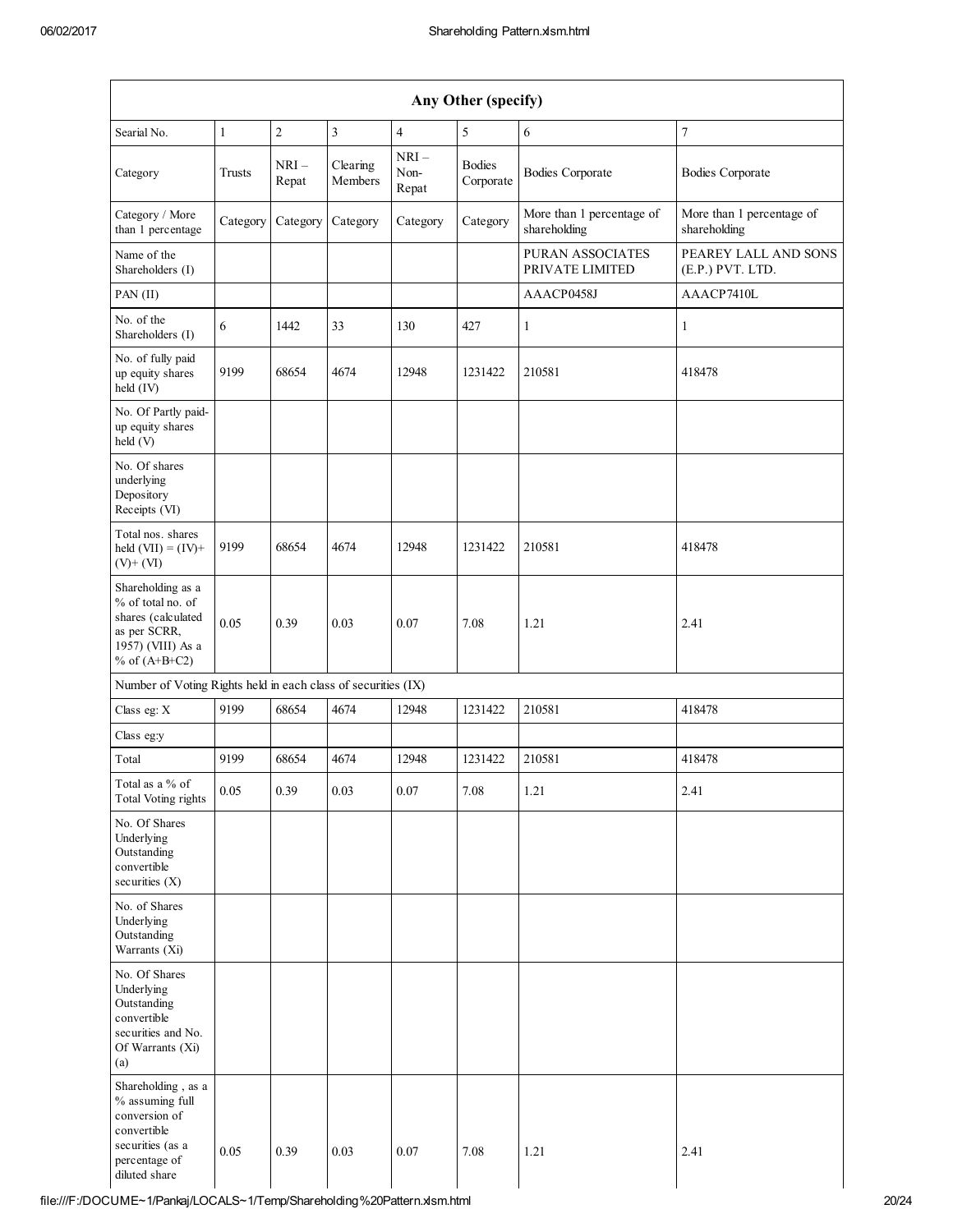| capital) $(XI)$ =<br>$(VII)+(X)$ As a %<br>of $(A+B+C2)$             |      |       |      |       |         |        |        |
|----------------------------------------------------------------------|------|-------|------|-------|---------|--------|--------|
| Number of Locked in shares (XII)                                     |      |       |      |       |         |        |        |
| No. $(a)$                                                            |      |       |      |       |         |        |        |
| As a % of total<br>Shares held (b)                                   |      |       |      |       |         |        |        |
| Number of equity<br>shares held in<br>dematerialized<br>form $(XIV)$ | 9199 | 46450 | 4674 | 12948 | 1210619 | 210581 | 418478 |
| Reason for not providing PAN                                         |      |       |      |       |         |        |        |
| Reason for not<br>providing PAN                                      |      |       |      |       |         |        |        |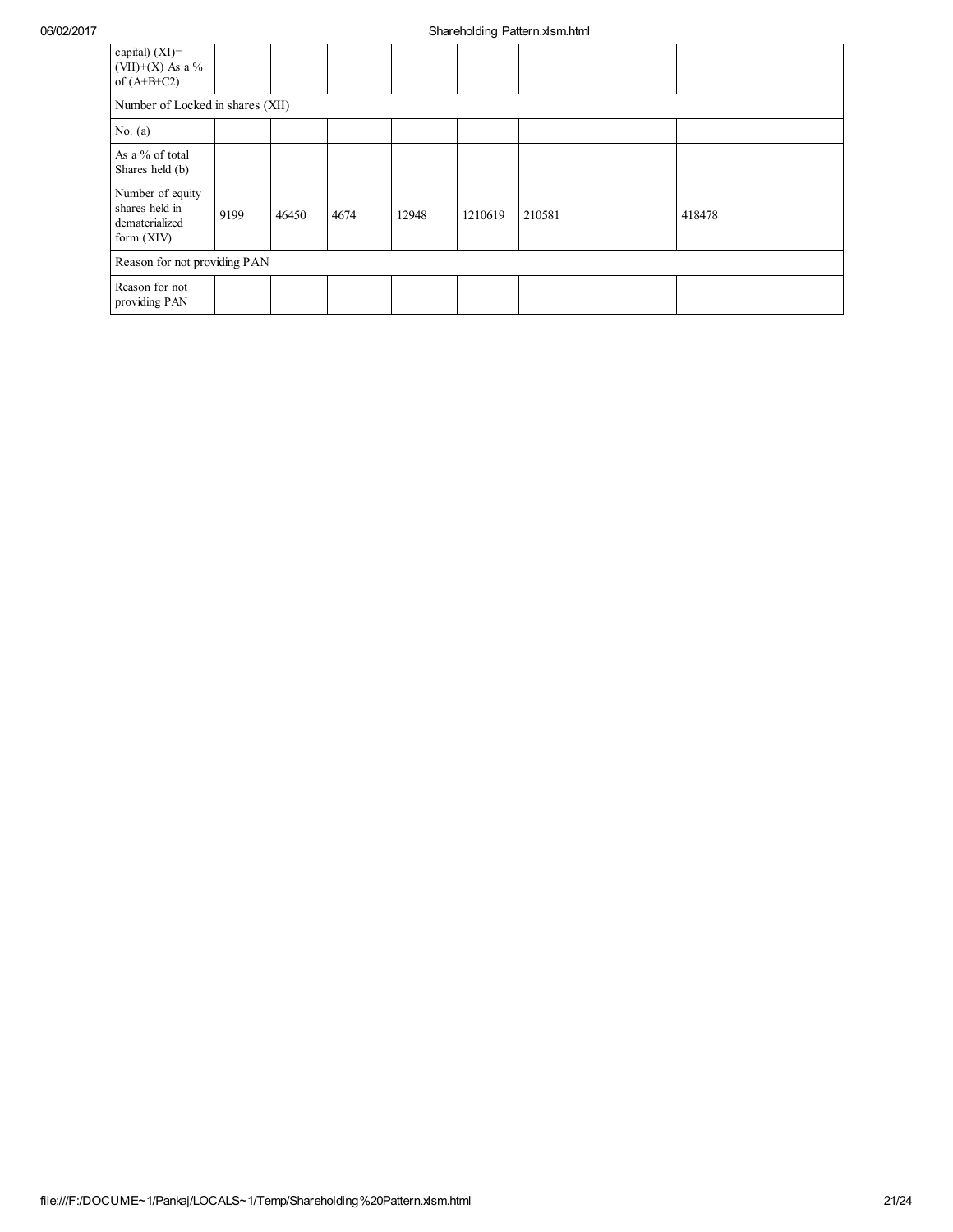| Any Other (specify)                                                                                                                                               |                                                               |                       |                       |  |  |  |  |
|-------------------------------------------------------------------------------------------------------------------------------------------------------------------|---------------------------------------------------------------|-----------------------|-----------------------|--|--|--|--|
| Searial No.                                                                                                                                                       | 8                                                             | $\mathbf{Q}$          |                       |  |  |  |  |
| Category                                                                                                                                                          | <b>Bodies Corporate</b>                                       | <b>Enemy Property</b> |                       |  |  |  |  |
| Category / More<br>than 1 percentage                                                                                                                              | More than 1 percentage of shareholding                        | Category              |                       |  |  |  |  |
| Name of the<br>Shareholders (I)                                                                                                                                   | SARASWATI SUGAR MILLS LIMITED                                 |                       | Click here to go back |  |  |  |  |
| PAN(II)                                                                                                                                                           | AAGCS4585H                                                    |                       | Total                 |  |  |  |  |
| No. of the<br>Shareholders (I)                                                                                                                                    | $\mathbf{1}$                                                  | 71                    | 2109                  |  |  |  |  |
| No. of fully paid<br>up equity shares<br>held (IV)                                                                                                                | 265000                                                        | 43113                 | 1370010               |  |  |  |  |
| No. Of Partly paid-<br>up equity shares<br>held(V)                                                                                                                |                                                               |                       |                       |  |  |  |  |
| No. Of shares<br>underlying<br>Depository<br>Receipts (VI)                                                                                                        |                                                               |                       |                       |  |  |  |  |
| Total nos. shares<br>held $(VII) = (IV) +$<br>$(V)$ + $(VI)$                                                                                                      | 265000                                                        | 43113                 | 1370010               |  |  |  |  |
| Shareholding as a<br>% of total no. of<br>shares (calculated<br>as per SCRR,<br>1957) (VIII) As a<br>% of $(A+B+C2)$                                              | 1.52                                                          | 0.25                  | 7.87                  |  |  |  |  |
|                                                                                                                                                                   | Number of Voting Rights held in each class of securities (IX) |                       |                       |  |  |  |  |
| Class eg: X                                                                                                                                                       | 265000                                                        | 43113                 | 1370010               |  |  |  |  |
| Class eg:y                                                                                                                                                        |                                                               |                       |                       |  |  |  |  |
| Total                                                                                                                                                             | 265000                                                        | 43113                 | 1370010               |  |  |  |  |
| Total as a % of<br>Total Voting rights                                                                                                                            | 1.52                                                          | 0.25                  | 7.87                  |  |  |  |  |
| No. Of Shares<br>Underlying<br>Outstanding<br>convertible<br>securities (X)                                                                                       |                                                               |                       |                       |  |  |  |  |
| No. of Shares<br>Underlying<br>Outstanding<br>Warrants (Xi)                                                                                                       |                                                               |                       |                       |  |  |  |  |
| No. Of Shares<br>Underlying<br>Outstanding<br>convertible<br>securities and No.<br>Of Warrants (Xi)<br>(a)                                                        |                                                               |                       |                       |  |  |  |  |
| Shareholding, as a<br>% assuming full<br>conversion of<br>convertible<br>securities (as a<br>percentage of<br>diluted share<br>capital) (XI)=<br>(VII)+(X) As a % | 1.52                                                          | 0.25                  | 7.87                  |  |  |  |  |